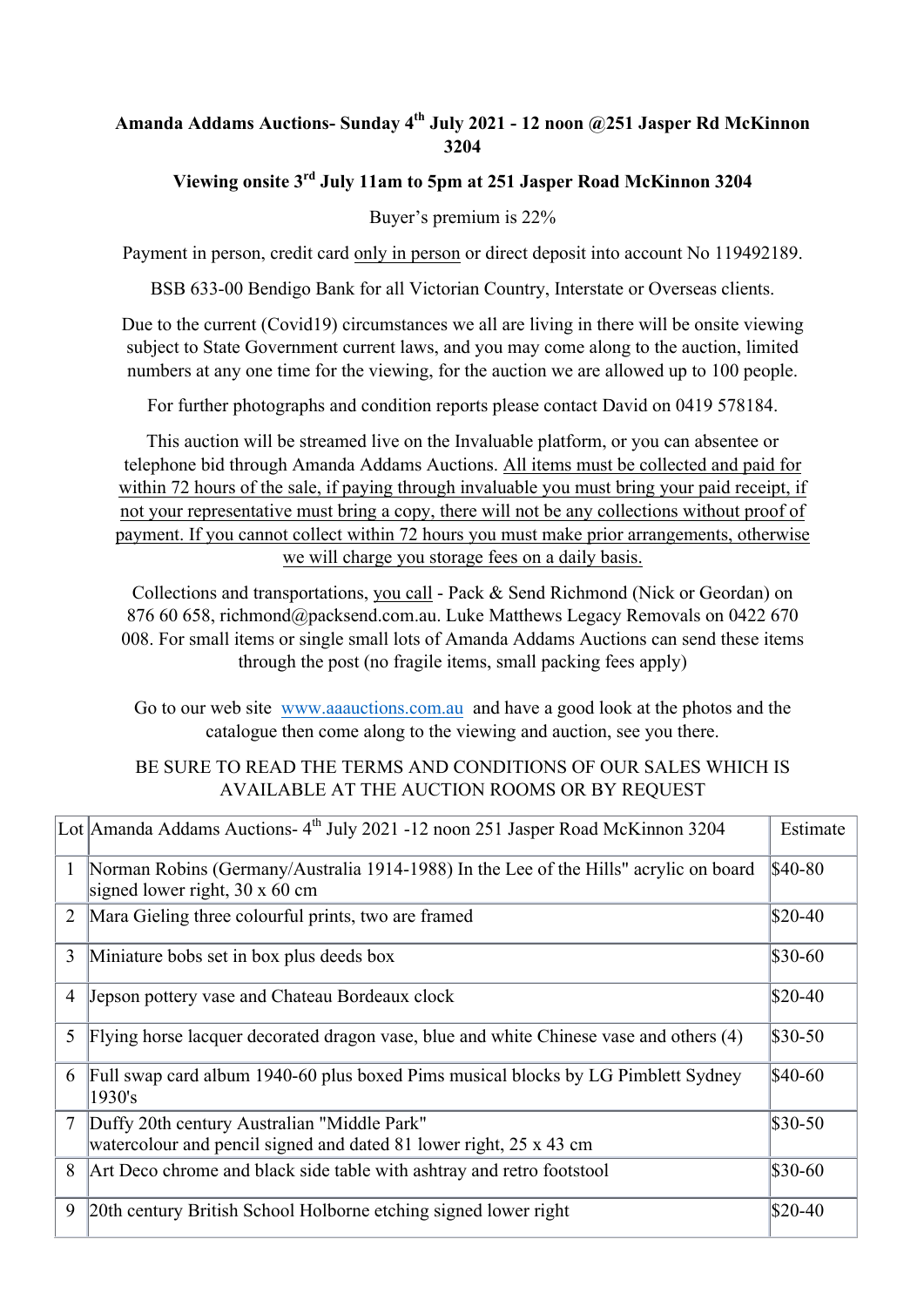|    | Lot Amanda Addams Auctions- 4 <sup>th</sup> July 2021 -12 noon 251 Jasper Road McKinnon 3204                                                        | Estimate |
|----|-----------------------------------------------------------------------------------------------------------------------------------------------------|----------|
|    | 10 Well framed print of an Oriental bird image                                                                                                      | $$10-20$ |
| 11 | 1930's Australian pottery jug and retro gilt dome topped mantle clock                                                                               | \$30-50  |
|    | 12 Hoffman ware pottery Batman, Fawkner, 1934 centenary hugs, heights 16 cm all with<br>chipped rims, $(3)$                                         | \$40-60  |
|    | 13 Newgate London metal rep wall clock                                                                                                              | $$20-40$ |
|    | 14 Assorted heavy cut crystal platters, vase, carafe, and brass wares                                                                               | \$40-60  |
| 15 | Vintage Golz Puppe doll with celluloid feet                                                                                                         | \$30-50  |
|    | 16 The Age 30th anniversary August 1988 Diana Reflections, and numerous other<br>newspapers                                                         | $$20-40$ |
|    | 17 Duffy 20th century Australian "Middle Park" watercolour and wash signed and<br>dated 81 lower right, 28 x 459 cm                                 | \$30-50  |
|    | 18 Webb Corbett crystal coronation Prince William "Air twist" goblet No 276,<br>pewter and porcelain tankard, plated and glass claret jug, vase etc | \$50-100 |
|    | 19 Vintage timber butchers block with pull out sides and single drawer                                                                              | \$50-100 |
|    | 20 Collection of framed cigarette cards                                                                                                             | $$20-40$ |
| 21 | Vintage Chinese child guitar and two cased child's violins and bows                                                                                 | \$50-100 |
|    | 22 Noritake "Laureate" twelve place plus dinner, coffee, tea service with numerous jugs,<br>tureens, platters etc, two boxes and balance on table   | \$50-100 |
|    | 23 Eight boxed Royal Copenhagen Mother's Day plates, various years.                                                                                 | \$30-50  |
|    | 24 Royal Worcester six Christmas tales' tankards, and letter opener, Prince of Wales cu etc                                                         | \$30-50  |
|    | 25 Royal Albert Crown China four place tea set and cake plate in green, ivory, and gilt                                                             | \$30-50  |
|    | 26 Carved vintage Cuckoo clock and three flutes, one by Boosey & Hawke Germany,<br>Yamaha and other                                                 | \$40-60  |
|    | 27 Large collection of assorted cups/saucers and plates by Royal Crown Derby,<br>Royal Albert etc                                                   | \$30-60  |
|    | 28 Edinburgh crystal boxed six glasses, wall clock, book etc                                                                                        | \$30-50  |
| 29 | Melbourne Olympics plate, Sydney Opera House plate, teapot, etc                                                                                     | \$30-50  |
| 30 | Green Carlton ware lustre bowl, Florentine plates, Aynsley, Carlton ware etc                                                                        | \$30-50  |
| 31 | Royal Worcester Christmas tales four tankards, Wedgwood dishes, bowls, plates etc                                                                   | \$30-50  |
| 32 | Royal Crown Derby, Royal Albert, Shelley etc cups/saucers/plates                                                                                    | \$40-60  |
| 33 | Wedgwood lidded trinket boxes, Coalport, Crown Derby cups/saucers/plates, tankards etc                                                              | $$30-60$ |
|    | 34 Bing & Grondal cups/saucers/plates, Limoges etc                                                                                                  | \$30-50  |
| 35 | Whole shelf full includes Royal Crown Derby teapot, Wedgwood, Worcester tankards,<br>bowls, vases etc                                               | \$50-100 |
|    | 36 Three boxed Wiltshire cutlery sets                                                                                                               | $$40-60$ |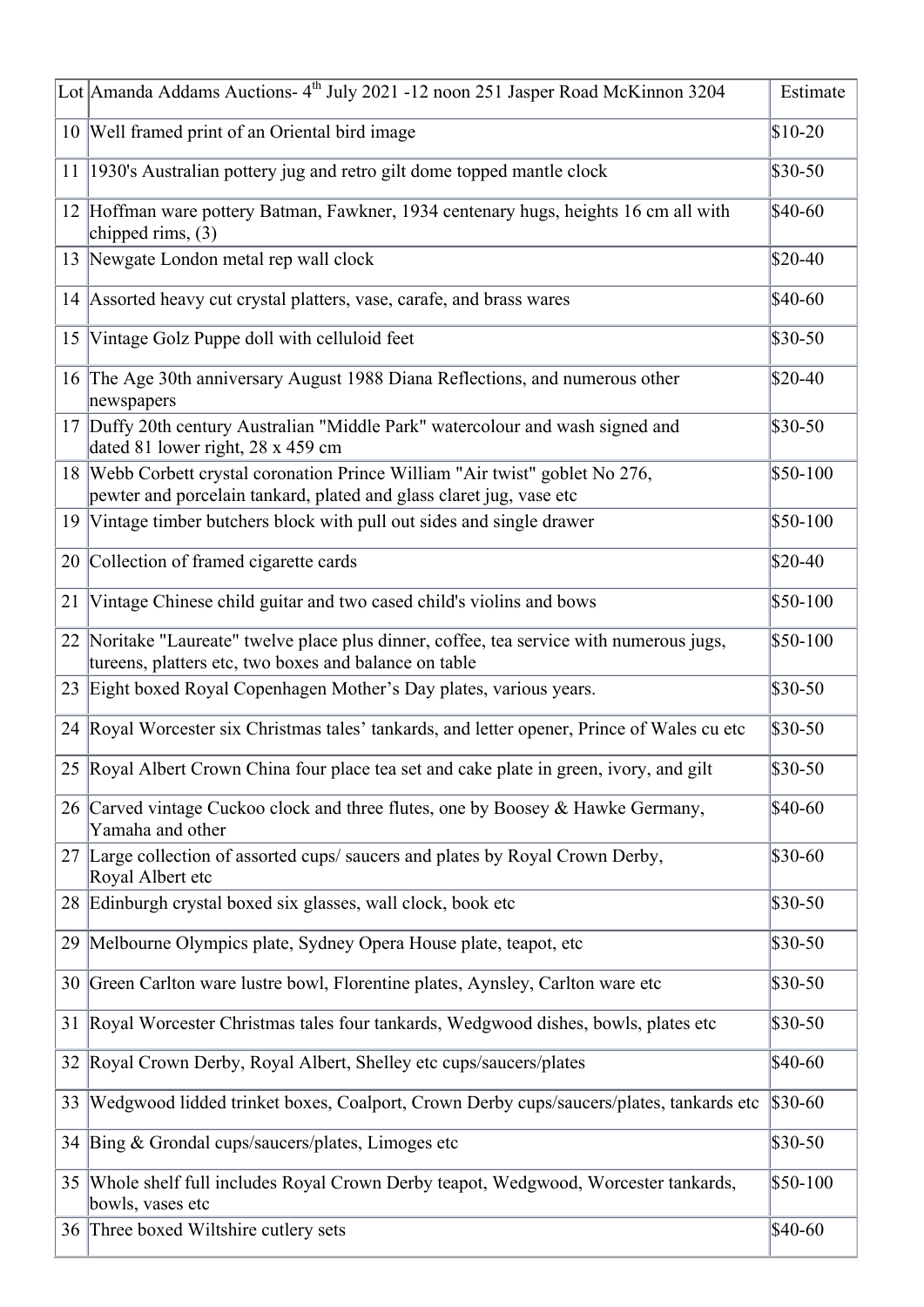|    | Lot Amanda Addams Auctions-4 <sup>th</sup> July 2021 -12 noon 251 Jasper Road McKinnon 3204                                                                 | Estimate  |
|----|-------------------------------------------------------------------------------------------------------------------------------------------------------------|-----------|
|    | 37 Dark blue lace dress, Blooms by Silvia Dore size 12 condition good                                                                                       | \$40-60   |
| 38 | Real leather, fur and feather shawl/vest, good, free size                                                                                                   | \$40-60   |
| 39 | Basler baby blue fully lined jacket GB size 10, Aust 14, good condition                                                                                     | \$40-60   |
|    | 40 Anna Rita N burnt orange and gilt speckled peek a boo long sleeved blouse with<br>shoestring to cuffs, high neck, split front and back, good condition   | \$30-50   |
|    | 41 Vintage Geoff Bade made in Australia size 12-14 animal print 3/4 coat/jacket. good<br>condition                                                          | \$40-60   |
|    | 42 L'E Lequipe Plus made in Italy quilted and lined crème jacket, size 12 to 14, good<br>condition                                                          | $$30-60$  |
|    | 43 Max Mara made in Italy short black jacket and a pair of trousers, good condition, size 10                                                                | \$80-150  |
|    | 44 Louis Feraud made in Germany powder blue wool, cashmere and angora blue jacket with<br>gilt and blue buttons, size 14-16, good condition.                | $$60-120$ |
|    | 45 Liz Claiborne short jacket, size 14-16, good condition.                                                                                                  | $$30-60$  |
|    | 46 Armani Collezione made in Italy camel coloured crepe jacket with roughed sleeve cuffs<br>and centre back with matching trousers, size 42 good condition. | \$60-120  |
| 47 | Black pin striped Louis Feraud wool jacket and skirt, size 14-16, good condition                                                                            | \$50-150  |
| 48 | Escada made in Germany stunning jacket with simulated/Faux fur trim with matching<br>skirt, size 14 good condition.                                         | \$100-300 |
|    | 49 Escada made in Germany black and white herringbone pattern jacket and skirt,<br>size 14-16, good condition                                               | \$80-150  |
|    | 50 Covers Australia suedette chocolate brown light coat with top blanket stitching                                                                          | \$50-100  |
|    | 51 Adele Palmer Australia black self-striped long jacket with matching skirt, size 14,<br>good condition.                                                   | \$50-100  |
|    | 52 Harry Who Australia olive green peplum jacket and matching skirt, size 12,<br>good condition                                                             | \$40-80   |
| 53 | Ungaro crème and silvered flecked jacket, size 10, good condition                                                                                           | \$40-80   |
| 54 | Jaeger London made in Great Britain wool and camel hair short jacket, size 10,<br>good condition.                                                           | \$150-250 |
|    | 55 Louis Feraud made in Germany black and white jacket, fully lined, size 16-18,<br>good condition.                                                         | $$30-60$  |
|    | 56 Comme Ca Du Mode linen jacket, size large, good condition                                                                                                | $$30-50$  |
| 57 | Alberto Forti Roma made in Italy size 44 long brown jacket, fully lined, good condition                                                                     | $$30-50$  |
| 58 | RSVP Perri Cutten black crepe short jacket, size 12, good condition.                                                                                        | $$30-60$  |
| 59 | Basler long jacket with gilt buttons, dark blue with matching skirt, size 44,<br>good condition.                                                            | \$80-150  |
|    | 60 Digby's Australia linen powder pink, long jacket, made in Australia with Italian fabric,<br>fully lined, size 12, good condition                         | \$50-100  |
|    | 61 Louis Feraud apricot fully lined crepe wool, made in Germany long jacket with matching<br>skirt, size 14-16, good condition                              | \$40-80   |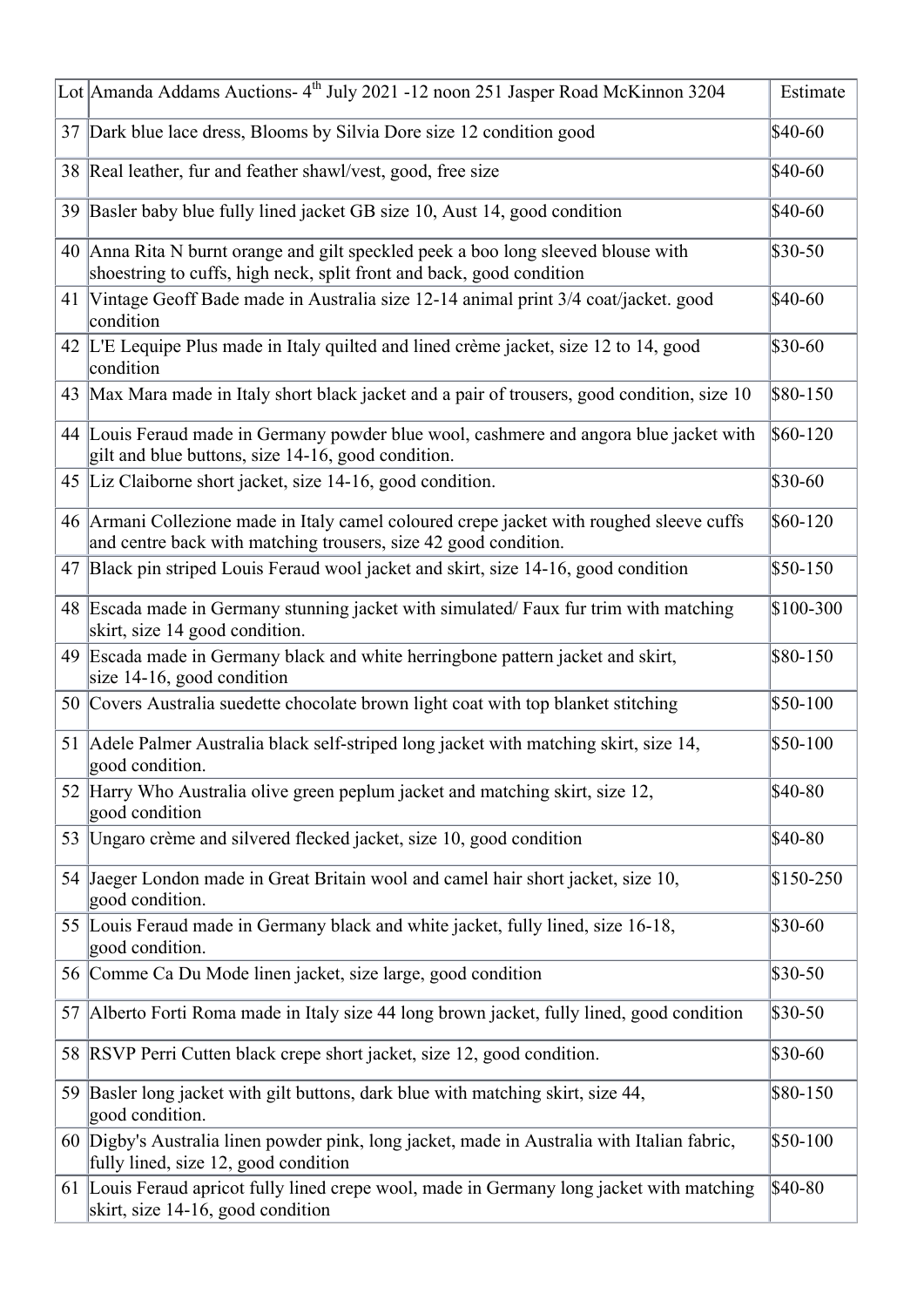|    | Lot Amanda Addams Auctions-4 <sup>th</sup> July 2021 -12 noon 251 Jasper Road McKinnon 3204                                                                    | Estimate  |
|----|----------------------------------------------------------------------------------------------------------------------------------------------------------------|-----------|
|    | 62 Escada by Margarethe Ley made in Germany lined jacket size 44 (38), good condition                                                                          | \$50-100  |
|    | 63 Max Mara made in Italy black jacket and matching trousers, size 10 (40).                                                                                    | \$50-150  |
|    | 64 Paola Frani made in Italy black lined jacket with wide collar, size 10, good condition                                                                      | \$40-80   |
| 65 | Armani Collecione made in Italy jacket size 14 (44), good condition                                                                                            | \$40-80   |
| 66 | Amethyst coloured fur style vest, size 10 -12, above average condition                                                                                         | \$40-60   |
|    | 67 Kor & Kor black leather vest with cap sleeves and stud embellishment, size 10,<br>good condition                                                            | \$50-100  |
|    | 68 Chiara & Sara blue leatherette zip up vest, size 10, good condition                                                                                         | \$40-80   |
|    | 69 Musee D'uji crème short jacket, size 38 (8 good                                                                                                             | \$30-60   |
| 70 | Olsen damask cotton & viscose jacket with copper colour designer scarf, jacket size 10,<br>good                                                                | \$50-80   |
|    | 71 George Gross Australia cocktail/evening dress in blue with lace and sequins all-over,<br>size $10$ , good                                                   | \$50-80   |
|    | 72 Alice & Olivia Employed black peplum dress, size 8, good                                                                                                    | \$40-60   |
|    | 73 Monti gilt and black dress size 14 and Hartford black dress, good                                                                                           | \$50-80   |
|    | 74 Fendi Maglia red 100% cashmere red zip up jacket, fully lined size 10-12, good                                                                              | \$100-200 |
| 75 | Basler Collection pale pink and muted black hoodie jacket size 10-12, good.                                                                                    | \$50-100  |
|    | 76 Gerry Weber made in Germany musk pink cord jacket and blue wool jacket,<br>size $12-14$ , good                                                              | \$60-120  |
|    | 77 Sir Oliver sleeveless polka dot layered dress size 8-10, good                                                                                               | \$30-50   |
|    | 78 Howard Showers black dress made in Australia, size 12 good                                                                                                  | \$30-50   |
| 79 | Morrison lined sleeveless dress in blues and white, size M, good condition                                                                                     | \$40-60   |
| 80 | Ben Sherman new/never worn no tags sleeve less brown shirt dress, size M, good                                                                                 | \$30-50   |
| 81 | Diane Von Furstenberg blue and white wrap dress/top, size medium, good condition                                                                               | \$50-80   |
| 82 | Gucci peasant style shift dress with lace up bodies top, size 8, good condition                                                                                | \$40-100  |
| 83 | Chloe crème probably wool sleeveless dress with pearl embellished front,<br>A line skirt section, Australian size small, US 4, GB 6, 38 and 34, good condition | \$50-100  |
|    | 84 Lisa Ho Australia demask shoestring topped crème dress, size 8, good condition                                                                              | \$40-80   |
| 85 | Sisley grey free size top in silk, grey with necktie and feather printed front,<br>good condition                                                              | \$30-60   |
|    | 86 Frank Usher England copper sequins top, size 14-16, good condition                                                                                          | \$30-60   |
| 87 | Louis Feraud apricot coloured blouse with button down cuffs to sleeves, six 14-16,<br>good condition                                                           | \$40-60   |
|    | 88 Corti & Co designed in Italy black knitted to with white trim, size medium,<br>good condition.                                                              | \$40-60   |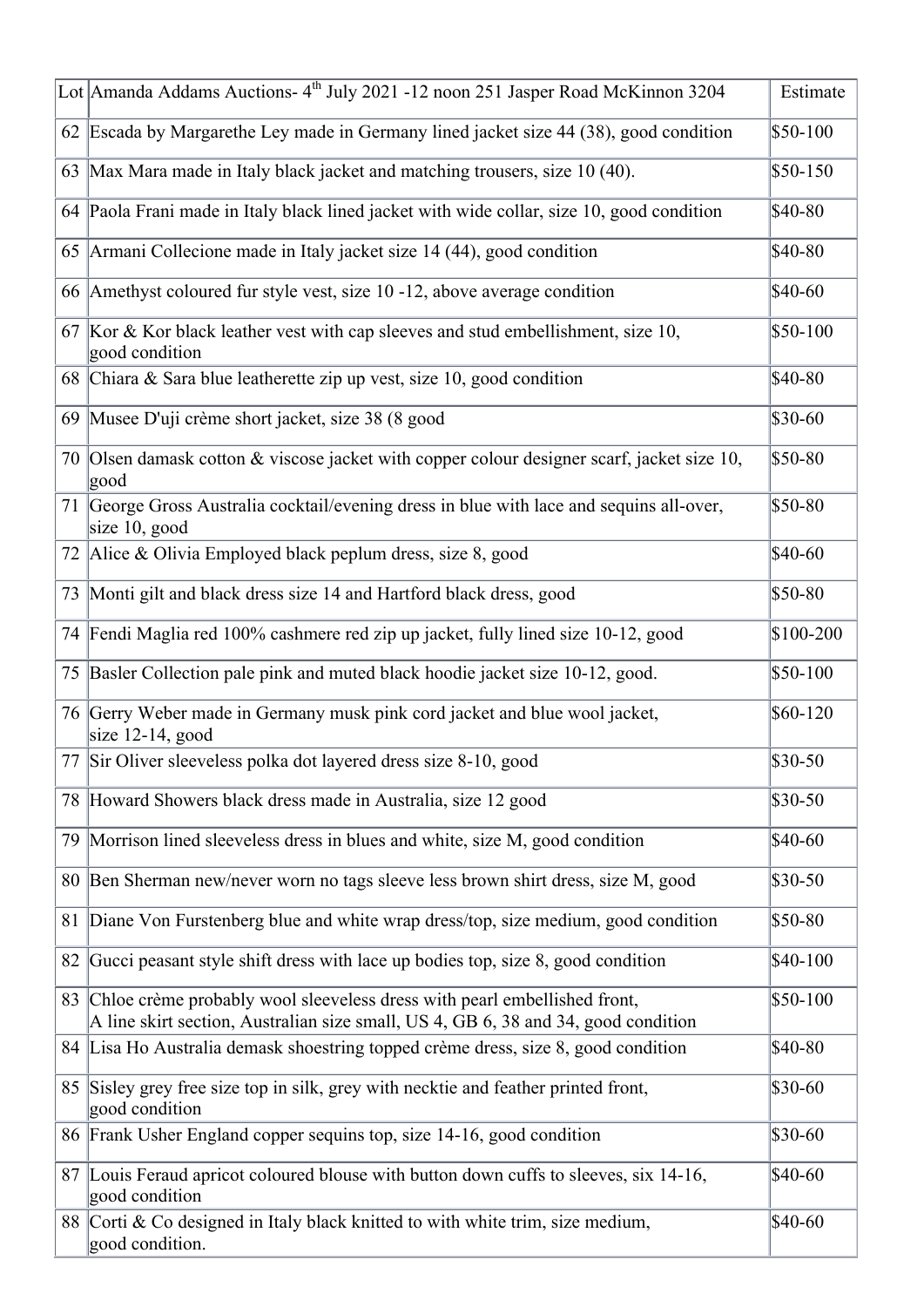|    | Lot Amanda Addams Auctions- 4 <sup>th</sup> July 2021 -12 noon 251 Jasper Road McKinnon 3204                                                                                  | Estimate  |
|----|-------------------------------------------------------------------------------------------------------------------------------------------------------------------------------|-----------|
|    | 89 Jean Paul long navy zip up knitted cardigan/jacket, size large, good condition                                                                                             | \$30-60   |
|    | 90 Calvin Klein long black skirt and Newport Studio New Zealand coloured fan pleated<br>black trimmed multi coloured skirt, both medium, good condition.                      | $$30-60$  |
|    | 91 Anthea Crawford Australia navy skirt size 14 as new, David Lawrence Australia blue<br>patterned long skirt size 12 good.                                                   | \$40-60   |
|    | 92 Long Copper coloured skirt by Meredith Black Label with sequins and Frank Usher long<br>copper flowing skirt, size large, good                                             | $$60-120$ |
|    | 93 Probably Hermes (good provenance) canvas and camel coloured leather large bag,<br>never used, minor storage marks, not stains, good                                        | $$50-150$ |
|    | 94 Four cut crystal decanters with stoppers.                                                                                                                                  | \$50-80   |
| 95 | Signed papier machete/decoupage two section table dish/bowl                                                                                                                   | \$40-60   |
| 96 | Vintage glass and metal rectangular shaped coffee table                                                                                                                       | $$50-100$ |
| 97 | Geometric patterned hand tufted neutral and light grey floor rug, 270 x 30 cm6                                                                                                | \$50-100  |
|    | 98 Vintage pair of knee boots in brown leather and suede, Criss cross lace up fronts,<br>size $7$ , good                                                                      | \$30-60   |
| 99 | Art Nouveau salon suite with timber inlaid frame in the Vienna Werstaette style,<br>comprises of a two - seat sofa, two armchairs and four salon chairs, needs reupholstering | \$400-600 |
|    | 100 Vintage Sovrano Australia pure new wool long orange knitted jacket with button down<br>front plus matching short skirt, size 34, good                                     | \$40-60   |
|    | 101 Three unusual ebony walking sticks, two with silver handles and one with ivory handle.                                                                                    | \$500-700 |
|    | 102 Designer Lapis style cube beaded and gilt costume necklace                                                                                                                | $$30-50$  |
|    | 103 Two Harry Whyte Australian pottery vases, heights 17 and 10 cm                                                                                                            | $$30-50$  |
|    | 104 Early French parasol                                                                                                                                                      | \$30-50   |
|    | 105 Quality large, muted tone beaded costume necklace                                                                                                                         | $$30-50$  |
|    | 106 Vintage Seymour's Collins Street Melbourne long black mink coat, minor aging to hem<br>section, or can be cut to a jacket                                                 | \$100-300 |
|    | 107 Vintage gilt bamboo style framed wall mirror, 93 x 68 cm                                                                                                                  | $$50-100$ |
|    | 108 Vintage circular and floral trinket box and hide bound Henry Bucks Melbourne made in<br>Italy casket                                                                      | $$30-60$  |
|    | 109 Quality clear and black beaded costume necklace                                                                                                                           | $$30-50$  |
|    | 110 Amethyst and quartz designer vintage three strand necklace                                                                                                                | \$40-60   |
|    | 111 Silver plated vintage wine bottle basket                                                                                                                                  | $$60-120$ |
|    | 112 Birmingham sterling silver three sconce candelabra, weighted base, minor dents,<br>30 x 21 cm                                                                             | \$300-400 |
|    | 113 Sterling silver 925 Italian lidded scroll and foliate dish, total weight 318 grams                                                                                        | \$240-300 |
|    | 114 Pair of vintage gilt and glass square lamp/side tables.                                                                                                                   | \$40-100  |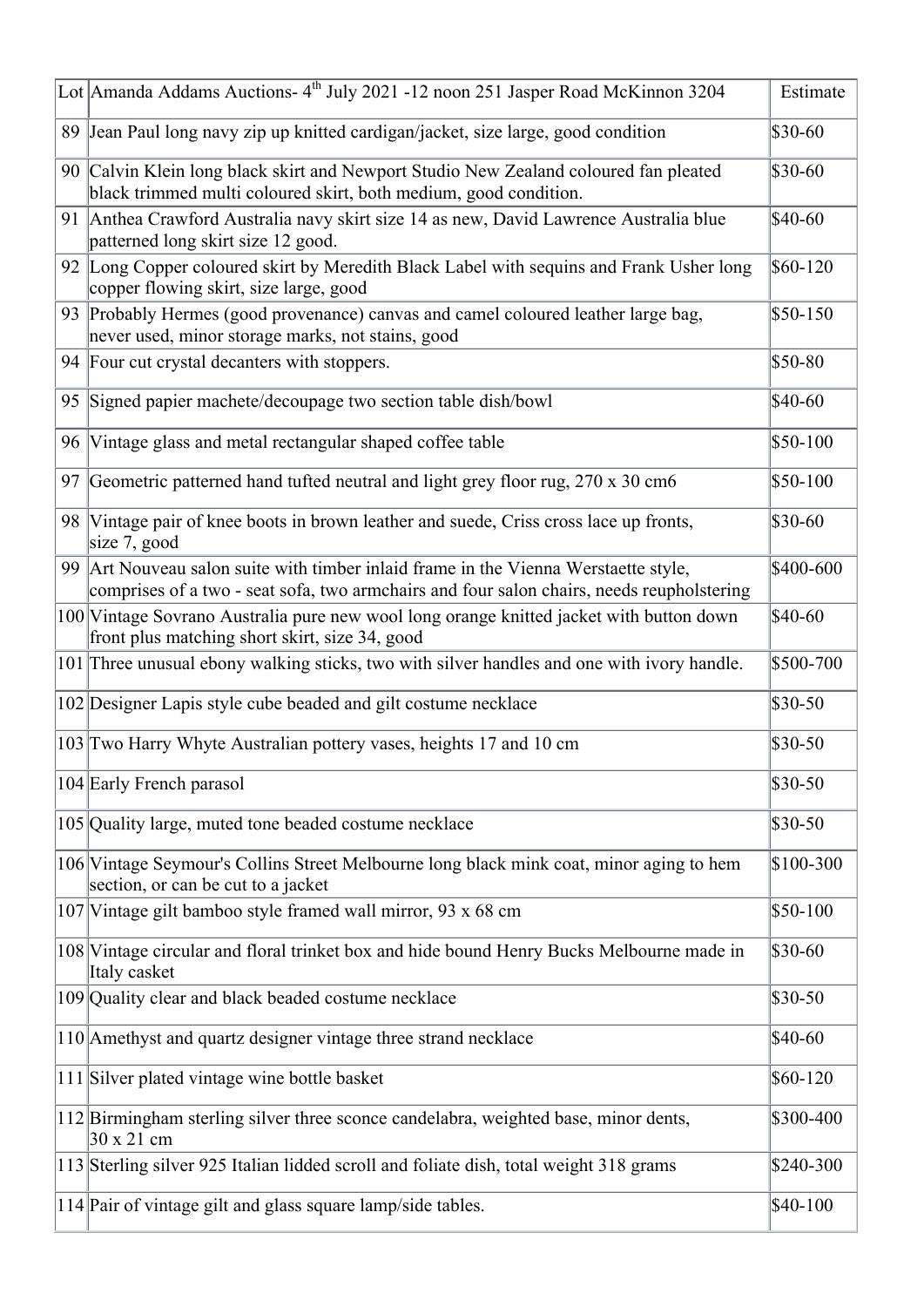| Lot Amanda Addams Auctions- 4 <sup>th</sup> July 2021 -12 noon 251 Jasper Road McKinnon 3204                                                                                                                                          | Estimate  |
|---------------------------------------------------------------------------------------------------------------------------------------------------------------------------------------------------------------------------------------|-----------|
| 115 Rerco Dabron vintage coat and dress, lining of coat is the same as the dress with<br>matching black belt, good, size 10-12                                                                                                        | \$50-100  |
| 116 Heavy beaded Bendon designer full length dress, size 12, good                                                                                                                                                                     | \$50-100  |
| 117 Lisa Ho Australia black jacket in sateen finish, size 12, good                                                                                                                                                                    | \$50-100  |
| 118 Vintage gilt and mirrored costume necklace and pendant                                                                                                                                                                            | $$30-50$  |
| 119 Vintage polished bead disc designer Bengal style necklace                                                                                                                                                                         | $$30-50$  |
| 120 French style shawl style beaded gilt necklace with fringe to ends                                                                                                                                                                 | \$40-100  |
| 121 Vintage Swiss Tvlene walnut musical jewel casket on bun feet and fitted interior.                                                                                                                                                 | $$30-60$  |
| 122 Multi strand vintage pink and white medium lustre pearl?<br>Necklace and single strand grey pearl? Necklace                                                                                                                       | $$30-50$  |
| 123 Hand beaded floral blue and green vintage necklace                                                                                                                                                                                | \$40-80   |
| 124 Four clear and frosted glass paperweights, Swedish, English, and Canadian.                                                                                                                                                        | $$30-60$  |
| 125 American green and clear designer costume necklace                                                                                                                                                                                | $$30-50$  |
| 126 Embossed Mademoiselle marked Chanel hot pink purse, stamped Chanel on box Port<br>Bilmon Mon 20321 inside purse No 10714878, as new                                                                                               | \$100-200 |
| 127 Cartier red enamel and gilt travel clock with easel back, jewelled interior, 8 x 8 cm.                                                                                                                                            | \$100-200 |
| 128 Chanel black quilted leather travel bag /pouch with address booklet, made in Italy,<br>25 x 18 cm, purchased Melbourne Chanel Collins Street over 10 years ago. 25 x 18 cm                                                        | \$650-850 |
| 129 Louis Vuitton petite shoulder bag in multi colours with long tan strap, good                                                                                                                                                      | \$100-250 |
| 130 Karl Lagerfeld Eau De Toilet, Naturel 100 ml, unopened plastic covered                                                                                                                                                            | $$30-50$  |
| 131 Versace vintage sunglasses with diamantes to sides, brown tint lenses, made in Italy,<br>model V9006 C108 125 with original case                                                                                                  | $$30-50$  |
| 132 Soft black leather Chanel purse/pouch, good, not stamped but Chanel on zip ring                                                                                                                                                   | \$80-150  |
| 133 Vintage costume ruby necklet with drop pendant and matching drop earrings                                                                                                                                                         | \$40-60   |
| 134 H. Rocke & Co Melbourne circa 1915 Sheraton revival style display cabinet with glazed<br>centre door, various Australian timber inlays throughout, provenance Joel's Melbourne,<br>152 x 122 cm with an estimate of \$2,000-3,000 | \$250-350 |
| 135 Chantel made in France vintage skin toned sandals, size 10 and vintage Cartner<br>made in Australian beige handbag                                                                                                                | \$40-60   |
| 136 Vintage Buriano Amalfi by Rangoni made in Florence Italy beige sandals, all leather,<br>size 91/2, Bettini all leather mint-coloured shoes, size 40, and Pillow Gina/G Medici<br>Florence pearl beige 9/1/2 size new shoes        | \$60-120  |
| 137 Oriental floral jade arrangement, 30 x 25 cm                                                                                                                                                                                      | $$40-60$  |
| 138 Art Nouveau circular topped two tier side/centre table with top glass insert with panel<br>under glass, diameter 65 cm                                                                                                            | \$80-120  |
| 139 Alabaster and gilt brass antique style table telephone                                                                                                                                                                            | \$60-120  |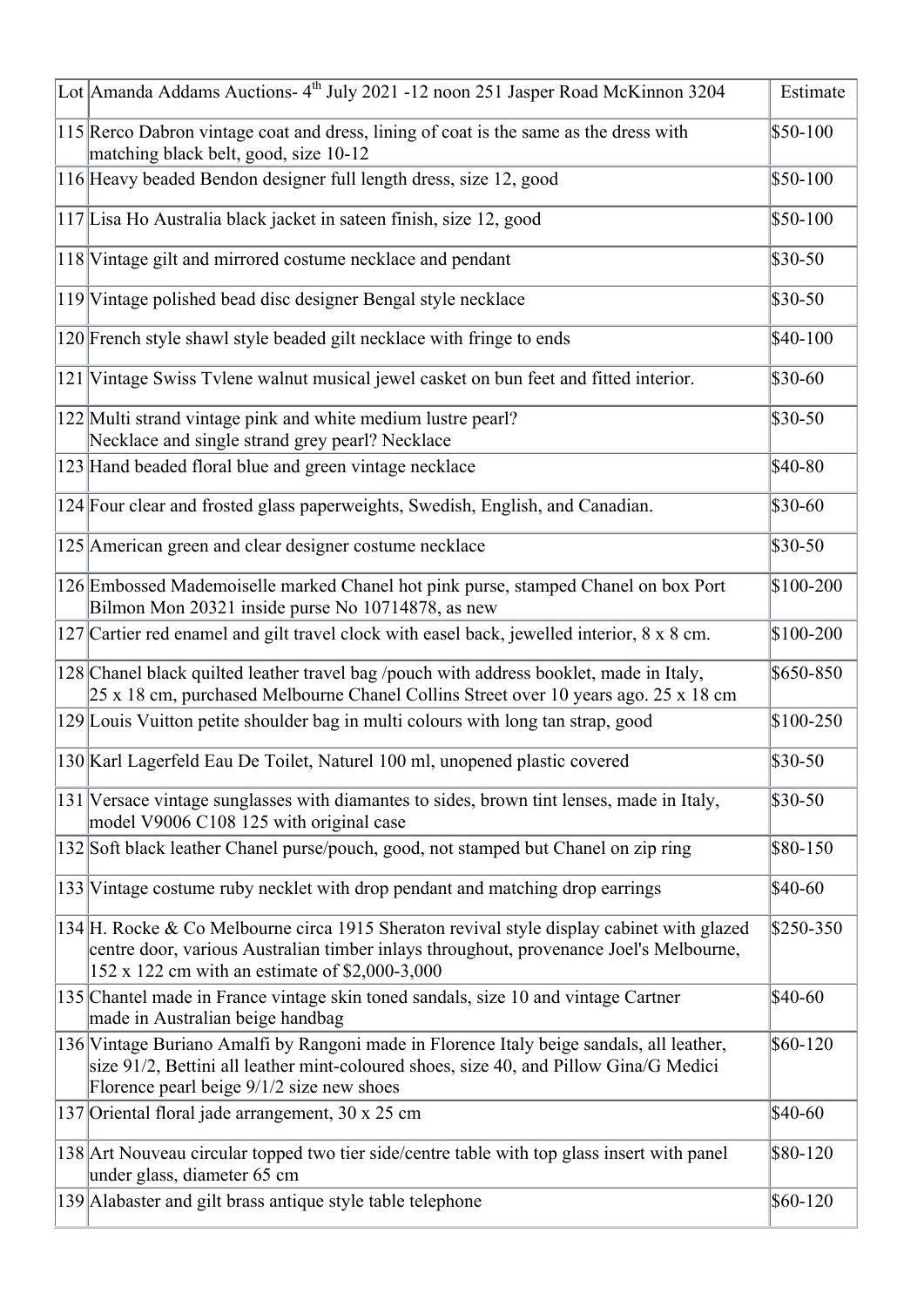| Lot Amanda Addams Auctions-4 <sup>th</sup> July 2021 -12 noon 251 Jasper Road McKinnon 3204                                                                                                                                      | Estimate  |
|----------------------------------------------------------------------------------------------------------------------------------------------------------------------------------------------------------------------------------|-----------|
| 140 Signed studio pottery retro ivory glazed vase with floral spray, height 27 cm                                                                                                                                                | \$40-60   |
| 141 Framed theatrical poster "Me and my Girl" with numerous signatures from the cast.                                                                                                                                            | \$50-80   |
| 142 Long copper coloured two strand designer necklace                                                                                                                                                                            | \$40-60   |
| 143 Veda chocolate coloured size 14 silk? Ladies blouse                                                                                                                                                                          | \$60-100  |
| 144 Herve Leger black fitted skirt, size 10 good                                                                                                                                                                                 | \$50-150  |
| 145 Stunning Armand Ventilo size 38 (1) 90% wool coat with embroidery and diamantes to<br>front, midnight blue colour, full length with flowing pleated back, good                                                               | \$100-200 |
| 146 Designer red fox fur jacket, fully lined, size 10-12, good                                                                                                                                                                   | \$100-200 |
| 147 Louis Vuitton made in Spain pewter coloured vintage leather handbag with patterned<br>body, strap and handles, number hidden but paper with code No 131008, no other<br>documentation found, 26.5 x 31 cm, wallet 19 x 11 cm | \$500-800 |
| 148 Vintage black stamped Chloe handbag with quilted front, good, 30 x 38 cm                                                                                                                                                     | \$100-200 |
| 149 Mode by Franks Tisdale ladies' hat in glittery black, good                                                                                                                                                                   | \$30-50   |
| 150 Stamped Prada Italy vintage tote bag in embossed tan leather, minor stain under flap<br>otherwise good. 25 x 33, as is                                                                                                       | \$50-120  |
| 151 Salvatore Ferragamo made in Italy black and gilt handbag, stamped EV210536, 26 x 26<br>cm, good                                                                                                                              | \$150-250 |
| 152 Royal Doulton balloon lady boxed two rack plates, Caverswell China No 232/5000,<br>Prince Charles, Prince of Wales boxed rack plate                                                                                          | \$50-100  |
| 153 Estee Lauder vintage as new boxed make up palette, Veritas ladies watch, packs of<br>Australian Unc coins etc                                                                                                                | \$30-60   |
| 154 Courreges Paris designer sunglasses and De Martin designer sunglasses                                                                                                                                                        | \$30-50   |
| 155 Seiko retro ladies watch, Disney channel quartz watch, jewel casket, Ronson cigarette<br>lighter                                                                                                                             | \$30-50   |
| 156 Gucci cigarette case, Team Pistol cigarette case, Glo Mesh and Oroton wallets, purses etc                                                                                                                                    | \$30-50   |
| 157 Joseph Ribkoff made in Canada black and patterned zip up top/jacket, size 12-14,<br> good                                                                                                                                    | \$40-80   |
| 158 Joseph Ribkoff made in Canada blue and multi coloured top, size 12-14, good                                                                                                                                                  | $$40-60$  |
| 159 Joseph Ribkoff made in Australia animal print and sequins top/jacket, size 12-14,<br>good                                                                                                                                    | \$40-80   |
| 160 Joseph Ribkoff made in Canada black to, size 12-14, good                                                                                                                                                                     | \$40-60   |
| 161 Patsy Seddon Phase Eight vintage black, blue and purple lace embroidered top,<br>size 14, good                                                                                                                               | \$50-100  |
| 162 Stamped Michael Kors tan tote bag, 28 x 30 cm, good                                                                                                                                                                          | \$50-100  |
| 163 Designer costume necklace in green glass and crystal                                                                                                                                                                         | \$30-60   |
| 164 Three designer necklaces, one green beaded with discs and two glass and beaded                                                                                                                                               | \$50-80   |
| 165 Vintage Fascinate yellow dress shoes with silvered heels, size 38 good                                                                                                                                                       | \$40-60   |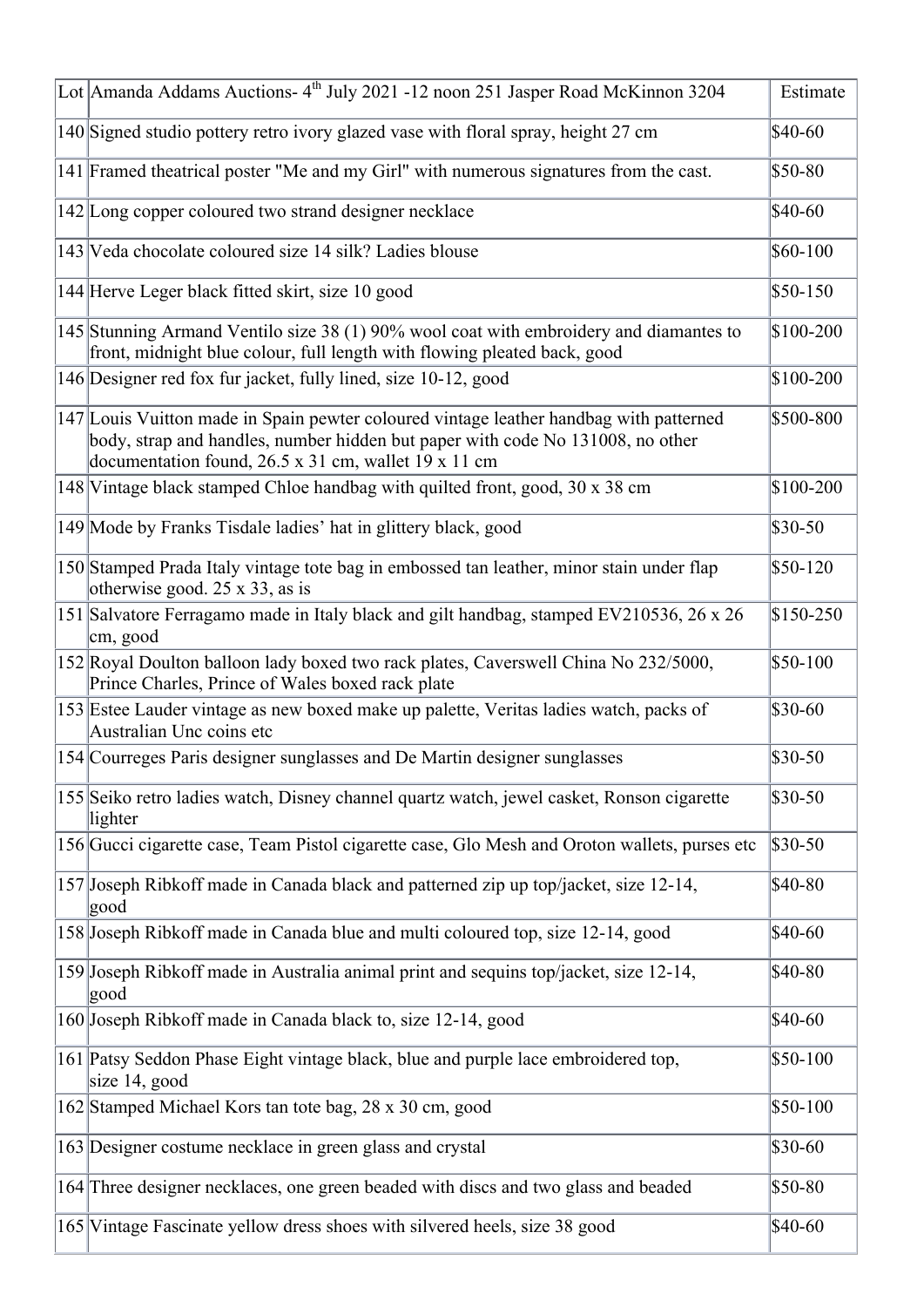| Lot Amanda Addams Auctions-4 <sup>th</sup> July 2021 -12 noon 251 Jasper Road McKinnon 3204                                                                                                       | Estimate           |
|---------------------------------------------------------------------------------------------------------------------------------------------------------------------------------------------------|--------------------|
| 166 Green, red and burgundy grape style costume necklace                                                                                                                                          | \$30-60            |
| 167 Modapelle burgundy coloured patent leather twin strap handbag, good                                                                                                                           | \$40-80            |
| 168 Donna Soft made in Italy black patent leather and foliate emblem shoes, size 9,<br>good minor wear                                                                                            | \$40-80            |
| 169 Gucci made in Italy black patent solid heel/wedged leather shoes, size 38, good as new                                                                                                        | \$100-180          |
| 170 Gucci made in Italy brown patent solid heel/wedged leather shoes, size 38, good as new                                                                                                        | \$100-180          |
| 171 Giorgio Armani made in Italy silvered heeled cocktail/evening leather shoes, as new,<br>size 38                                                                                               | \$100-200          |
| 172 Alan Pinkus lilac fabric cocktail/evening high heeled shoes with leather soles,<br>size 9 as new                                                                                              | \$60-120           |
| 173 Linea Doppio black and gilt clutch bag with strap, 15 x 17 cm                                                                                                                                 | \$50-80            |
| 174 Jacques of Melbourne genuine leather, brown crocodile skin style clutch bag, 17 x 29 cm.                                                                                                      | \$40-60            |
| 175 Black ostrich style leather handbag with long strap, no makers mark found, 14 x 23 cm                                                                                                         | \$30-50            |
| 176 Stuart Weitzman Spain black suede heeled shoes with silver inserts on heels,<br>size $37 \frac{1}{2}$ , worn once, good                                                                       | \$80-150           |
| 177 Furla pewter coloured leather handbag, 30 x 40 cm, good                                                                                                                                       | \$80-150           |
| 178 Multi coloured beaded and cream costume necklace                                                                                                                                              | \$50-80            |
| 179 Chanel salmon coloured leather quilted handbag, new (discontinued stock)<br>originally over \$2,000, no dust cover, no documentation, originally purchased at<br>Chanel Chadstone. 21 x 38 cm | $$1,200-$<br>1,400 |
| 180 Chanel patent black leather high hell shoes/stilettos, brand new, size 39.5.                                                                                                                  | \$800-<br>1,200    |
| 181 Vintage brown mink cap/beret, good                                                                                                                                                            | \$30-50            |
| 182 Vintage crocodile skin handbag, 20 x 20, good                                                                                                                                                 | \$50-100           |
| 183 Gucci made in Italy tan and patterned leather handbag with strap, 20 x 27 cm,<br>No 001-116-0915 above average, minor wear to base.                                                           | \$350-550          |
| 184 Pewter beaded costume necklace                                                                                                                                                                | \$30-60            |
| 185 Made in Italy tan snakeskin handbag, 19 x 23 cm                                                                                                                                               | \$50-100           |
| 186 Chanel boxed Gentleman soap and Savon No 5 soap, as new                                                                                                                                       | \$30-50            |
| 187 Chanel made in Italy black leather belt with Chanel emblem, brand new in box,<br>100 cm/40 inches                                                                                             | \$750-<br>1,000    |
| 188 Nina Ricci Capricci boxed never used perfume, Hermes Caleche boxes and Aero spray<br>Christina Dior Dune Douceurm talc and Viole Lacte, new, some empty, some used.                           | \$30-60            |
| 189 Yves St Laurent Opium soap and soap refills, body moisturiser, new sealed 50 ml,<br>Natural Spray new, Secret perfume New 50 ml, perfumed dressing powder, and two<br>opened packets          | \$100-200          |
| 190 Tosca vintage lack Beauty travelling toiletries/jewel bag, good condition minor wear<br>on base edges, not visible, 20 x 23 x 30 cm with lock and key.                                        | \$50-80            |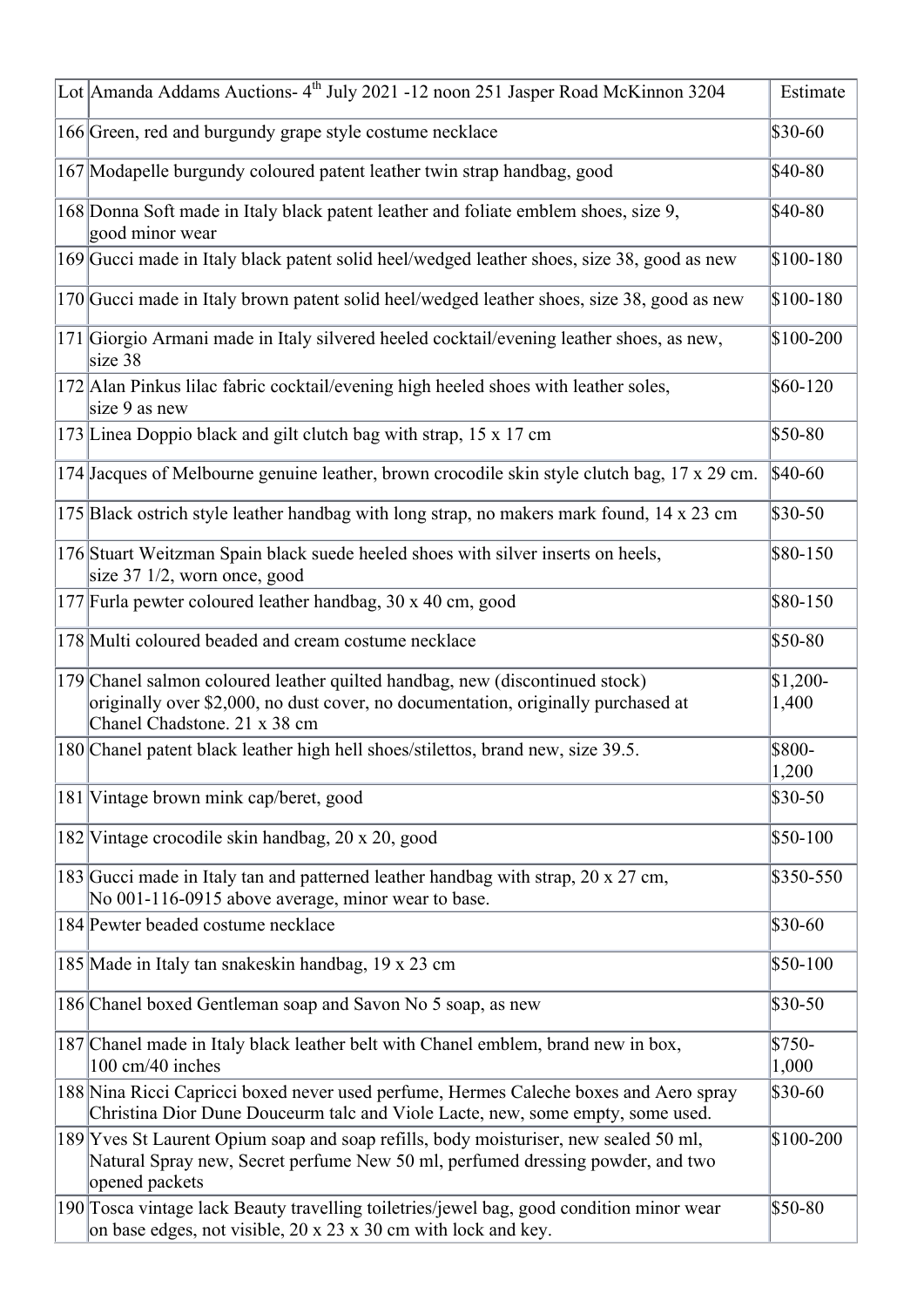| Lot Amanda Addams Auctions-4 <sup>th</sup> July 2021 -12 noon 251 Jasper Road McKinnon 3204                                                                         | Estimate  |
|---------------------------------------------------------------------------------------------------------------------------------------------------------------------|-----------|
| 191 Sky High Glomesh style evening purses/bags, minor wear.                                                                                                         | $$30-50$  |
| 192 Four vintage costume blue stone/bead necklaces                                                                                                                  | \$80-150  |
| 193 Coral style multistrand beaded necklace and blue and multi strand beaded necklace.                                                                              | \$50-80   |
| 194 Vintage blue bangle and blue necklace                                                                                                                           | \$30-60   |
| 195 Two beaded costume necklaces                                                                                                                                    | \$40-60   |
| 196 Five assorted beaded vintage necklaces                                                                                                                          | \$50-80   |
| 197 Designer two tone rubber necklace                                                                                                                               | $$20-40$  |
| 198 Two colour designer bracelets and black and white necklace                                                                                                      | \$30-60   |
| 199 Two long pearl and leather necklaces                                                                                                                            | \$30-60   |
| 200 Two colourful designer necklaces                                                                                                                                | \$30-50   |
| 201 John W. Roach 19th/20th century Australian "Back through the trees, Ghin-Ghin,<br>Victoria" watercolour signed lower right, 33 x 41 cm.                         | \$100-200 |
| 202 P. Farrel "Red Haired Lady and Fish" oil on masonite signed lower right, 84 x 60 cm                                                                             | \$50-100  |
| [203] [1960's Ellis pottery vase on four bracket feet, depicting two incised front figures,<br>incised sides and back, 30 x 17 x 14 cm, chipped front bracket foot. | \$30-60   |
| 204 Assorted Huon pine and Blackwood bowls and vases (9)                                                                                                            | \$30-60   |
| 205 Pair of retro glass topped Rosando style lamp/side tables                                                                                                       | \$50-100  |
| 206 Robert Grieve (Australia 1924-2006) "Victorian Landscape"<br>oil on board signed and dated 60 lower left, 45 x 39 cm                                            | \$100-200 |
| 207 Royal Doulton ceramic formerly dressed doll on stand, height 45 cm                                                                                              | $$40-60$  |
| 208 A Sisson 1989 pottery signed vase, height 44 cm                                                                                                                 | \$30-60   |
| 209 Japanese bronze dragon decorated vase. Lamp base with lid, height 38 cm                                                                                         | \$50-100  |
| 210 Japanese bronzed figural charger, diameter 30 cm                                                                                                                | \$50-100  |
| 211 Australian studio pottery brown glazed vase, height 33 cm.                                                                                                      | \$30-50   |
| 212 Antique English ivory glove powder container, height 13 cm                                                                                                      | \$50-100  |
| 213 Antique ivory sewing yarn container, height 14 cm                                                                                                               | \$50-100  |
| $214$ Antique ivory powder casket with glass insert diameter 6.5 cm                                                                                                 | \$50-100  |
| 215 Antique carved ivory shoehorn, length 16 cm                                                                                                                     | \$50-100  |
| 216 Antique carved ivory letter opener, length 17 cm plus carved timber miniature mandolin                                                                          | \$50-100  |
| 217 Early Belleek China pierced basket, width 13 cm                                                                                                                 | \$30-50   |
| 218 Sterling silver hallmarked lidded urn, 12 x 13 cm                                                                                                               | \$120-160 |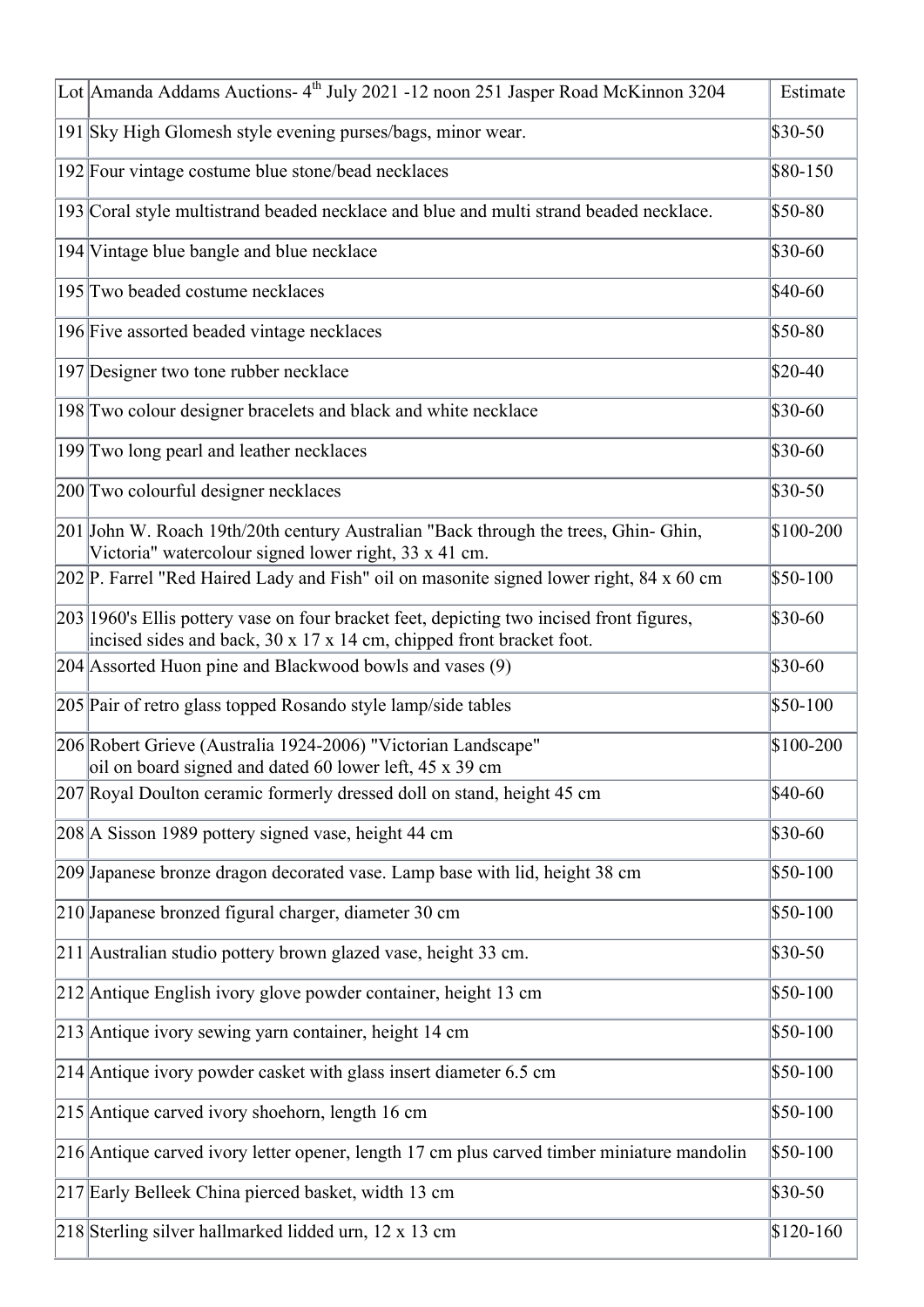| Lot Amanda Addams Auctions- 4 <sup>th</sup> July 2021 -12 noon 251 Jasper Road McKinnon 3204                                                                                                                      | Estimate           |
|-------------------------------------------------------------------------------------------------------------------------------------------------------------------------------------------------------------------|--------------------|
| 219 Dark green jade cased vintage bangle                                                                                                                                                                          | \$40-60            |
| 220 Wahl gold plated propelling pen and two others                                                                                                                                                                | $$20-40$           |
| 221 Signed early carved Japanese three section into box, 5 x 2.75 cm                                                                                                                                              | \$80-150           |
| 222 Signed early carved Japanese three section inro box, 5 x 2.75 cm                                                                                                                                              | $$80-150$          |
| 223 Two antique ivory carved figural netsukes, both minor Af                                                                                                                                                      | $$40-60$           |
| 224 Antique carved ivory lion on an ebony base, $7 \times 4$ cm and carved antique<br>Okimono on ebony base, 12 cm                                                                                                | $$50-100$          |
| 225 Antique Oriental carved ivory cribbage board with cameo carved figures,<br>minor Af lower left, $25 \times 7.5$ cm                                                                                            | \$100-200          |
| 226 Antique carved ivory multi strand beaded necklace with discs.                                                                                                                                                 | \$100-200          |
| $227$ Antique Dutch carved ivory globular shaped casket with internal battle scenes, 14 x 7 cm                                                                                                                    | \$700-800          |
| 228 NS Bar On Israel sterling silver includes brooches and earrings (8) in box                                                                                                                                    | \$80-150           |
| 229 Waltham 17 jewel US army watch, no band.                                                                                                                                                                      | \$40-60            |
| 230 Art Deco silvered rectangular faced ladies watch and Omega black and gilt men's watch,<br>requires repair                                                                                                     | \$80-120           |
| 231 Roma gold plated men's watch, requires repair and Ancre ladies 18 ct gold cased watch                                                                                                                         | \$100-200          |
| 232 9ct gold and two garnet dress ring, size 12 Y, total weight 11 grams.                                                                                                                                         | \$100-200          |
| 233 Apex 9 kt gold horseshoe signet ring, size 10 V, weight 5 grams                                                                                                                                               | \$60-100           |
| 234 585 gold gents signet ring, size 12 Y, weight 11.2 grams                                                                                                                                                      | \$240-300          |
| 235 18 ct white gold and diamond pendant and necklace, total combined weight 8.1 grams                                                                                                                            | \$800-<br>1,000    |
| 236 Vintage Iniz carved drop mother of pearl clip designer earrings,<br>(said to be purchased in Capri circa 1980's)                                                                                              | \$80-120           |
| 237 Italian designer phenolic and gold- or gold-plated geometric design pair of amber clip-on<br>earrings (said to be purchased in Capri circa 1980's)                                                            | \$80-120           |
| 238 Antique 9 ct gold bar brooch with safety chain, width 5 cm                                                                                                                                                    | $$120-150$         |
| 239 18 ct gold and diamond gents ring with 12 round brilliant cut diamonds, approximately<br>1.20 ct, total combined weight, colour H, clarity SI, ring size 9 T, total ring weight<br>approximately 19.75 grams. | $$1,500-$<br>2,500 |
| 241 14 ct white gold, black diamond and two round brilliant diamonds to either side of centre<br>black diamond, approx. 1.25 ct, two diamonds appro. 20ct, F/G colour clarity S1. Ring<br>size 10 V               | \$500-800          |
| $ 240 18$ ct gold and diamond ring with 1 emerald and 3 baguette diamonds, approximately 0.72<br>ct total combined weight, colour F/G, clarity SI, weight approximately 19.35 grams.                              | $$1,500-$<br>2,000 |
| 242 585 gold hallmarked double picture locket, diameter 2 cm, weight 5.5 grams                                                                                                                                    | \$100-200          |
| 243 Antique lady's gold fob watch, stamped on case, probably 9 ct, diameter 3 cm, total<br>weight 7 grams                                                                                                         | \$250-350          |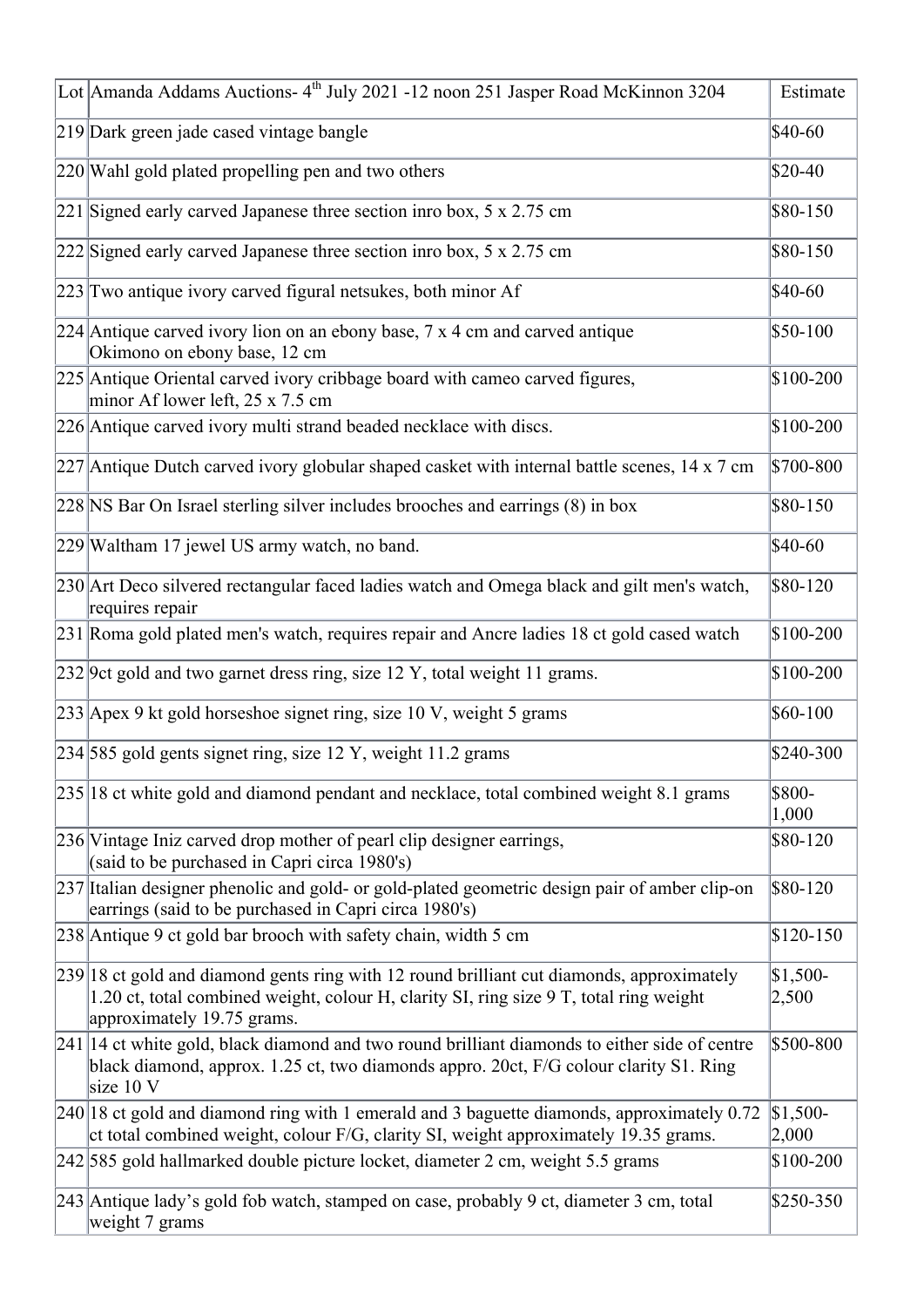| Lot Amanda Addams Auctions-4 <sup>th</sup> July 2021 -12 noon 251 Jasper Road McKinnon 3204                                                                                                                                                                                                                                                       | Estimate           |
|---------------------------------------------------------------------------------------------------------------------------------------------------------------------------------------------------------------------------------------------------------------------------------------------------------------------------------------------------|--------------------|
| 244 21 kt gold stamped Middle Eastern marks, possibly diamonds and rubies pendant,<br>6 x 3.5 cm, weight 8.4 grams                                                                                                                                                                                                                                | \$50-150           |
| 245 Antique gold mourning brooch with filled reverse section, ornate front with seed pearls,<br>reg No79782 on back, hallmark not found, 4 x 3 cm, total weight 8.7 grams.                                                                                                                                                                        | \$250-350          |
| 246 Vintage designer Bracs leaf shaped clip-on earrings, stamped 662 silver                                                                                                                                                                                                                                                                       | $$40-60$           |
| $ 247 18$ ct gold and opal designer dress ring, stamped 750 and makers details,<br>total weight 5.2 grams, size 6 M.                                                                                                                                                                                                                              | \$600-800          |
| 248 Cyma ladies Art Deco gold watch                                                                                                                                                                                                                                                                                                               | \$50-100           |
| 249 Cyma ladies Art Deco gold- or gold-plated watch with later red band                                                                                                                                                                                                                                                                           | \$50-100           |
| 250 Hallmarked 375 gold made in Italy yellow gold ladies' bangle, width 7 cm,<br>weight 22 grams                                                                                                                                                                                                                                                  | \$400-500          |
| 251 Art Deco Doxa rectangular faced mid-size watch in silver or silverplate                                                                                                                                                                                                                                                                       | \$100-200          |
| 252 Omega Automatic Deville men's waterproof 70's watch, working with later band                                                                                                                                                                                                                                                                  | \$100-200          |
| 253 Longines Conquest 30 bar, 300 mt vintage diving watch, original chrome band,<br>No:36594.                                                                                                                                                                                                                                                     | \$800-<br>1,500    |
| 254 Oebra hallmarked 585 gold watch and band, stamped on case and band,<br>total weight 51.8 grams.                                                                                                                                                                                                                                               | $$1,200-$<br>1,800 |
| 255 Longines automatic Conquest men's watch 18 ct gold case and band with original clasp<br>and crown, total weight 87 grams.                                                                                                                                                                                                                     | \$7,000-<br>9,000  |
| 256 Tag Heuer Monza silvered face men's watch, No CR2111ZJ1044.                                                                                                                                                                                                                                                                                   | $$2,400-$<br>2,800 |
| 257 Tag Heuer Monaco automatic man's watch with leather band, No WW2110.                                                                                                                                                                                                                                                                          | \$1,800-<br>2,200  |
| $ 258 18$ ct gold and diamond pair of cufflinks with 24 round brilliant cut diamonds,<br>approximately 1.68 ct total combined weight, colour H, clarity SI, ring size 9 T, total<br>combined weight approximately 22.85 grams.                                                                                                                    | $$1,500-$<br>2,500 |
| $ 259 18$ ct gold pendant with Cognac colour diamond, approximate total weight 0.70 ct,<br>clarity SI, colour SI, total pendant weight 8.5 grams                                                                                                                                                                                                  | \$500-800          |
| $ 260 18$ et gold and diamond tie pin with 12 round brilliant cut diamonds, approximately 0.60 ct \$400-600<br>total combined weight, colour G/H, clarity SI, weight approximately 6.77 grams.                                                                                                                                                    |                    |
| 261 18 ct gold and diamond tie pin with 1 round brilliant cut diamond, approximately 0.15 ct<br>total combined weight, colour G/H, clarity SI, weight approximately 1.92 grams.                                                                                                                                                                   | \$100-200          |
| 262 Bag with assorted cut gemstones                                                                                                                                                                                                                                                                                                               | \$100-200          |
| $[263]$ Bag with assorted blue cut gemstones                                                                                                                                                                                                                                                                                                      | \$60-120           |
| $264$ Bag with four amber cut gemstones                                                                                                                                                                                                                                                                                                           | \$60-180           |
| 265 Bag with assorted cut sapphires 7.3 cts, emeralds and rubies,                                                                                                                                                                                                                                                                                 | \$400-800          |
| 266 Early 19th century miniature portrait of a distinguished gentleman 18 ct gold unmarked,<br>unusual flip case mount, 6 x 5 cm, reverse with decorated hair locks and gold mount,<br>mother of pearl decorations, minor crack on reverse glass, 6 x 5 cm. Provenance C. M.<br>Crombie from 1837-1894 thence by descent to Peggy Crombie family. | $$1,000-$<br>1,500 |
| 267 Hallmarked 800 silver antique fob watch                                                                                                                                                                                                                                                                                                       | \$100-200          |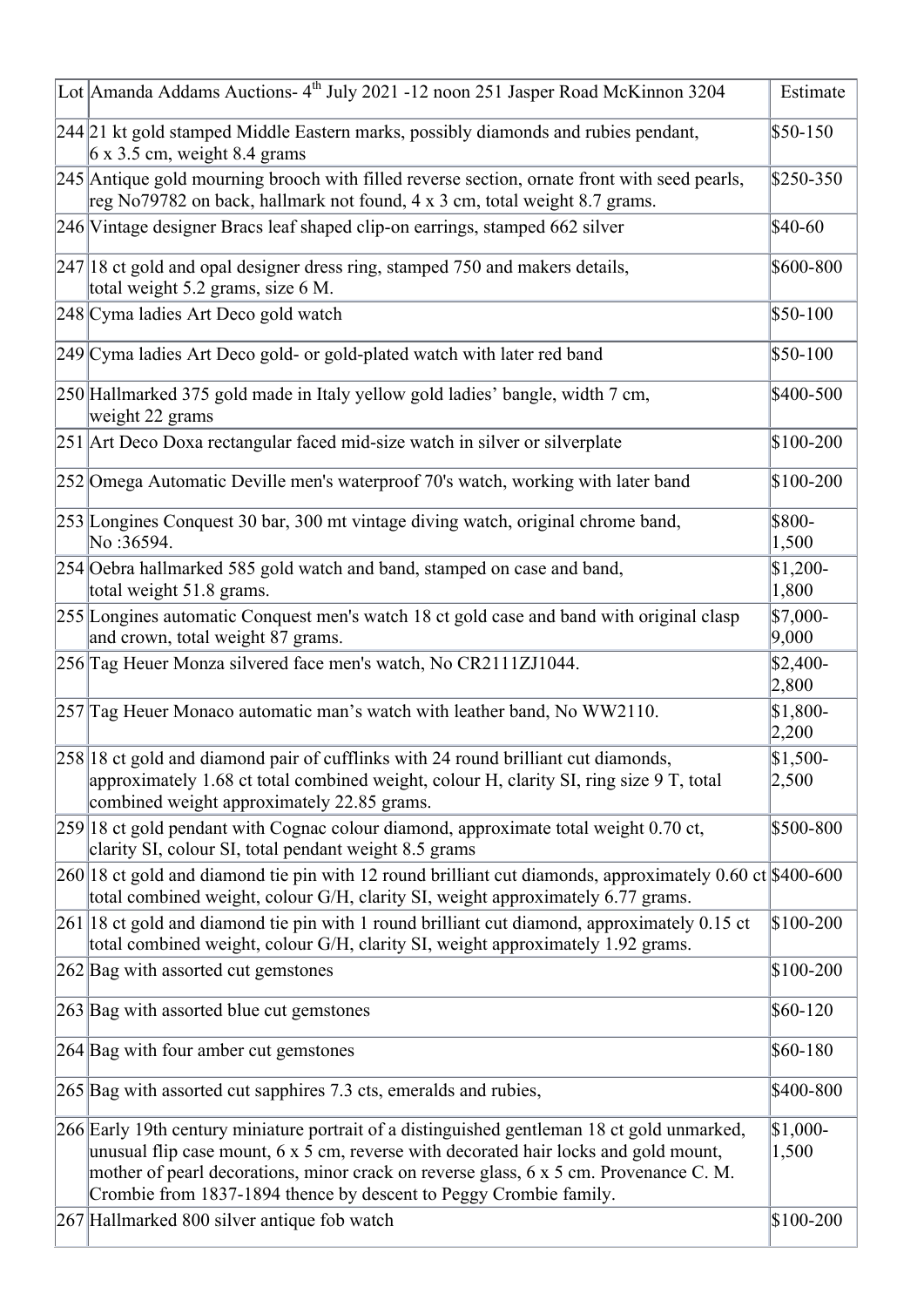| Lot Amanda Addams Auctions- 4 <sup>th</sup> July 2021 -12 noon 251 Jasper Road McKinnon 3204                                                                                    | Estimate           |
|---------------------------------------------------------------------------------------------------------------------------------------------------------------------------------|--------------------|
| 268 Silver hallmarked 800 antique fob watch                                                                                                                                     | \$100-200          |
| 269 Antique 18 ct gold Chester hallmarked Fusee fob watch, inscribed on reverse<br>Thomas Gibson Ayr 1819. diameter of case 5 cm, total combined weight 150 grams               | $$1,200-$<br>1,800 |
| 270 Antique 585 gold fob watch, inscribed on reverse in French, No 201034,<br>total combined weight 99 grams.                                                                   | \$900-<br>1,200    |
| $271$ Cased opal                                                                                                                                                                | \$30-50            |
| 272 Vintage assorted cut gemstone bracelet                                                                                                                                      | \$30-50            |
| 273 Carved circular timber sculpture on ebonized base, 52 x 40 cm.                                                                                                              | \$50-100           |
| 274 Cannie Ridge tall lidded cannister, 35 cm and two other pottery vases.                                                                                                      | $$40-60$           |
| 275 The Illustrated London News bound January to July 1854 copies                                                                                                               | \$30-60            |
| 276 Aristoc Mitzi (Grant Featherston) white laminated table and six green upholstered chairs.                                                                                   | \$150-250          |
| $277$ Persian blue medallion and foliate wool floor rug, approximately 320 x 400 cm                                                                                             | \$200-400          |
| 278 Coalport Queen Victoria figure, No 462/1000, Coalport Ladies of Fashion Miss 1920<br>and Queen Mary 1, No 225/1000                                                          | $$50-100$          |
| 279 Coalport Dancing Years The Gay Nineties figure and Royal Doulton Columbine HN 5654                                                                                          | $$30-60$           |
| 280 Wedgwood Sydney Olympic Games black basalt figures Torch Bearer and Javelin<br>Thrower, heights 20 and 27 cm                                                                | \$60-120           |
| 281 Art Deco German figures Butterfly dancer, minor chip, height 21 cm, and Dancer pink<br>and blue, height 19 cm                                                               | $$50-100$          |
| 282 Moorcroft limited edition floral vase, 426.500 signed Hancock, height 9 cm, and Royal<br>Doulton limited edition Queen Elizabeth the Queen Mother, Parian bust No 0391/2000 | \$50-100           |
| 283 Coalport three figures L'Ombelle, Miss 1921 and Sophisticated Lady                                                                                                          | \$40-80            |
| 284 Royal Doulton Michael Doulton exclusive 1999 The Old Balloon Seller HN 3737,<br>limited no 744                                                                              | $$50-100$          |
| 285 Coalport three figures Scarlett Wonder, Sleeping Beauty, Queen Elizabeth 1st                                                                                                | \$40-80            |
| 286 Royal Doulton Bunnykins 12 early Barbera Vernon wares include cups, bowls,<br>plus Wedgwood Peter Rabbit bowl                                                               | \$120-180          |
| 287 Art Deco Shelley floral four cups/saucers and plates and Shelley white six<br>cups/saucers/plates                                                                           | \$80-150           |
| 288 Royal Doulton Lily Disney figure, Royal Albert Old Country Roses cat in a musical<br>pot plus Nao girl with bird figure                                                     | \$40-60            |
| 289 Royal Doulton Shakespeare Lady Juliet HN 3463, No 892/5000,<br>Royal Doulton Mandy HN 2475 and Bell Disney figure                                                           | \$50-100           |
| 290 Royal Doulton Mystic Bunnykins, Coalport Ann, Royal Copenhagen doves, Nao duck etc                                                                                          | $$50-100$          |
| 291 Whole shelf of Worcester. Wedgwood, Copenhagen, Royal Doulton, Minton, Limoges etc                                                                                          | $$50-100$          |
| 292 Worcester Eversham three lidded tureens and two open dishes                                                                                                                 | \$40-80            |
| 293 Two Fler striped retro swivel chairs                                                                                                                                        | \$50-100           |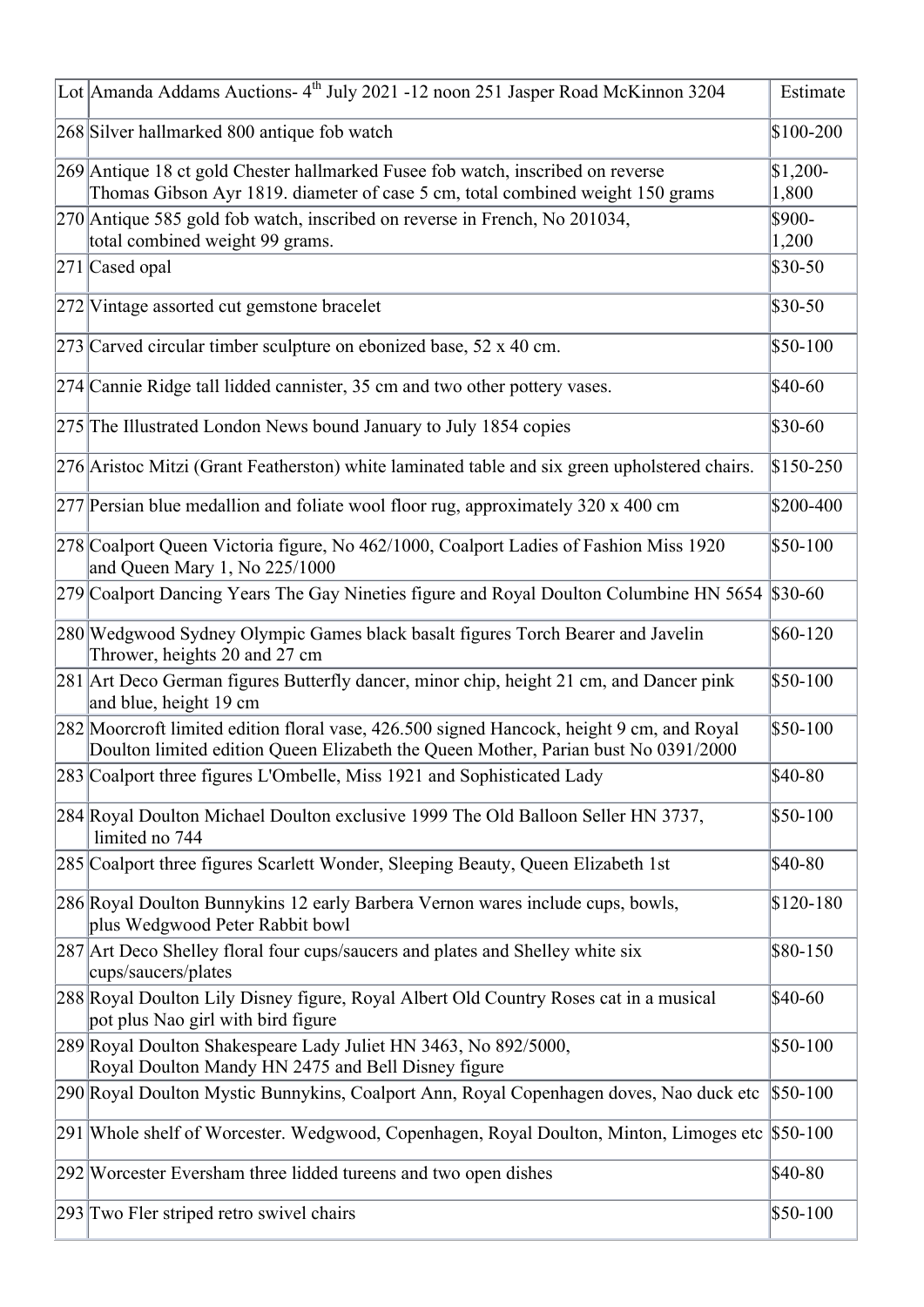| Lot Amanda Addams Auctions- 4 <sup>th</sup> July 2021 -12 noon 251 Jasper Road McKinnon 3204                                                                                               | Estimate  |
|--------------------------------------------------------------------------------------------------------------------------------------------------------------------------------------------|-----------|
| 294 John W Roach (19th/20th century Australian) "Gum Trees in Landscape"<br>watercolour signed lower left, 28 x 36 cm                                                                      | \$100-150 |
| 295 William Delafield Cook (Australian 1861-1931) "Gum Trees in Landscape"<br>watercolour signed lower left, 48 x 35 cm                                                                    | \$100-200 |
| 296 Royal Doulton Captain Cook figure HN 2889                                                                                                                                              | \$50-100  |
| 297 Royal Worcester Alphonsine figure after Renoir, height 19 cm                                                                                                                           | $$50-100$ |
| 298 Royal Worcester La Midinette figure after Renoir, height 21 cm                                                                                                                         | $$50-100$ |
| 299 Royal Doulton Daydreams figure, HN 1731                                                                                                                                                | \$50-100  |
| 300 Royal Doulton The Potter figure, HN 1499                                                                                                                                               | \$50-100  |
| 301 Royal Doulton figures - Countess Harrington HN 3317, Barbie Hn 2121,<br>Sentiments Happy Anniversary HN 4068                                                                           | \$60-120  |
| 302 H & K Tunstall black and floral vase and jug, 12 cm, Crown Derby Imari twin handed<br>cup, Rhythm brass carriage clock.                                                                | \$40-80   |
| 303 Robur plated teapot and infuser, Christoffel six place fish knifes in box, Art Nouveau<br>crumb tray and scoop, signed O. Gallia & JF number 5295 early Christoffel                    | \$100-200 |
| 304 Herend pierced twin handled floral bowl, width 19 cm, Tunstall floral vase, 15 cm,<br>signed blue and grey pottery bowl, diameter 19 cm                                                | \$50-100  |
| 305 Royal Worcester Eversham whole shelf full of lidded containers, platters, dishes etc                                                                                                   | $$50-100$ |
| 306 USA proof sets 1993, 1991, 1995 x 3, 1993 x 3, total 8                                                                                                                                 | \$80-120  |
| 307 USA albums of coins Jefferson nickels 1938-64, buffalo nickels 1913038, Dimes<br>189201916, Lincoln head cent 1909-40, two Lincoln head Collectors Society 1941,<br>many albums empty. | \$40-60   |
| 308 USA proof sets 1991 x 3, 1991, 1989, 1993 x 2, 1995 x , 1991, 1990 x 2, 1980, 1986,<br>1994 x 2, total 16                                                                              | \$150-300 |
| 309 USA uncirculated coin sets 1999, State quarter's x 3, 2001 Philadelphia x 2,<br>Denver x 2, proof sets 1979, 1982, 1994, 1997 x 2                                                      | \$80-150  |
| 310 USA silver dollars x 28, Australian Unc 1988 \$5 coin, Poland Unc cased 2004 20 ZL                                                                                                     | $$30-60$  |
| 311 USA four large bags of mixed coins                                                                                                                                                     | \$50-100  |
| $312$ USA 50 cent, \$1 coins, face value \$100                                                                                                                                             | \$60-100  |
| 313 1919 Russian 1000 note, Israel Terra Sancta state brass medal, cased Los Angeles 1984<br>souvenir medal, two cased 1965 Sir Winston Churchill crowns                                   | $$30-60$  |
| 314 Australian proof sets-1984, 1987, 1988                                                                                                                                                 | \$50-80   |
| 315 Australian proof 1984 two \$1 coins, \$10 silver South Australia 1986 two coins,<br>cased 1989 \$10 Piedfort silver coin, Kookaburra No09706                                           | \$80-120  |
| 316 Australian Unc sets-1984 x 3, 1987 x 4, 1988 x 1                                                                                                                                       | $$30-50$  |
| $ 317 $ Australian pre decimal coins, Israel silver coin and others (5) 1958                                                                                                               | \$40-80   |
| 318 Large bag with large quantity of Australian pennies and half pennies                                                                                                                   | \$30-60   |
| 319 Large bag with large quantity of Australian pennies and half pennies                                                                                                                   | \$30-60   |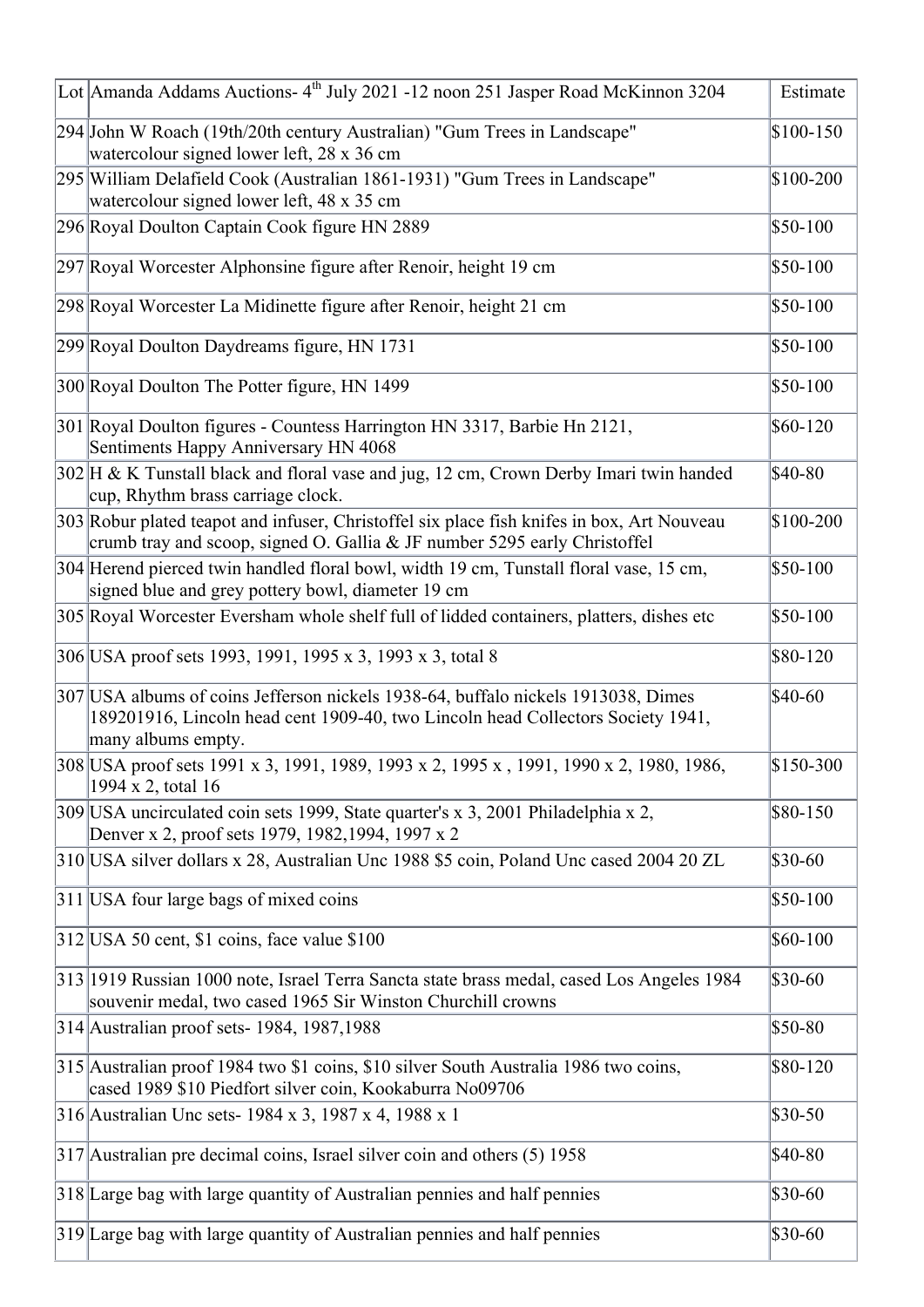| Lot Amanda Addams Auctions-4 <sup>th</sup> July 2021 -12 noon 251 Jasper Road McKinnon 3204                                                                                                                                                               | Estimate   |
|-----------------------------------------------------------------------------------------------------------------------------------------------------------------------------------------------------------------------------------------------------------|------------|
| 320 Large bag with large quantity of Australian pennies and half pennies                                                                                                                                                                                  | \$30-60    |
| 321 Large bag with large quantity of Australian pennies and half pennies                                                                                                                                                                                  | \$30-60    |
| 322 Exceptionally large bag with large quantity of Australian pennies and half pennies                                                                                                                                                                    | \$40-60    |
| 323 Large box of Australian pennies and half pennies.                                                                                                                                                                                                     | \$30-60    |
| 324 Large box of Australian pennies and half pennies                                                                                                                                                                                                      | \$30-60    |
| 325 Antique plated and bone Winfield fish serving set and boxed antique Mop plated knife<br>and spoon set                                                                                                                                                 | \$30-50    |
| 326 John W. Roach 19th/20th century Australian "Cattle grazing near Shed" watercolour<br>signed lower left, 21 x 34 cm.                                                                                                                                   | \$100-200  |
| 327 Murano vintage art glass green vase, 22 x 31 cm                                                                                                                                                                                                       | $$60-120$  |
| 328 Waterford crystal seahorse, height 19 cm                                                                                                                                                                                                              | \$50-100   |
| 329 Murano clear, blue, and red peahen, height 38 cm                                                                                                                                                                                                      | \$80-120   |
| 330 Royal Crown Derby seven assorted birds and animal paperweights in varied sizes                                                                                                                                                                        | \$100-200  |
| 331 Shelf full of Wedgwood boxed collectable rack plates                                                                                                                                                                                                  | \$50-100   |
| 332 Shelf full of Wedgwood boxed collectable rack plates                                                                                                                                                                                                  | \$50-100   |
| 333 Shelf full of Wedgwood boxed collectable rack plates and Copenhagen                                                                                                                                                                                   | \$50-100   |
| 334 Shelf full of Wedgwood boxed collectable rack plates and others                                                                                                                                                                                       | \$50-100   |
| 335 Royal Crown Derby six assorted animal and bird paperweights, some with certificates                                                                                                                                                                   | \$100-200  |
| 336 Royal Crown Derby green, blue and red lustre bull, 20 x 13 cm                                                                                                                                                                                         | \$80-150   |
| 337 Herend hand painted tropical fish, 17 x 14 cm                                                                                                                                                                                                         | \$80-120   |
| 338 Royal Crown Derby six large, assorted size paperweights                                                                                                                                                                                               | \$150-300  |
| 339 Royal Crown Derby six large, assorted size bird and animal paperweights                                                                                                                                                                               | \$100-200  |
| 340 Royal Worcester game bird decorated cup and saucer, Herend hand painted cobra,<br>height 13 cm, Royal Crown Derby two paperweights and Royal Crown Derby trinket box                                                                                  | $$100-200$ |
| 341 Royal Crown Derby Old Imari lidded tureen, 19 x 16 cm                                                                                                                                                                                                 | \$50-100   |
| 342 Hand painted Coalbrookdale Coalport twin handled floral relief vase, height 29 cm                                                                                                                                                                     | \$80-120   |
| 343 Bing & Grondal nine assorted bells, heights 13 cm                                                                                                                                                                                                     | \$60-120   |
| 344 Wedgwood limited edition Richard Guyatt anniversary tankard also signed by Lord<br>Wedgwood, 250th anniversary tankard, blue and black jasper tankards both with<br>certificates, Royal Crown Derby 200th anniversary Australia twin handled cup 1988 | \$80-120   |
| 345 Wedgwood black basalt Millennium tankard, 225th anniversary tankard,<br>Prince Andrew and Sarah tankard, Coalport 60th birthday Queen Elizabeth II vase<br>and Coalport Sir Robert Menzies tankard                                                    | \$100-150  |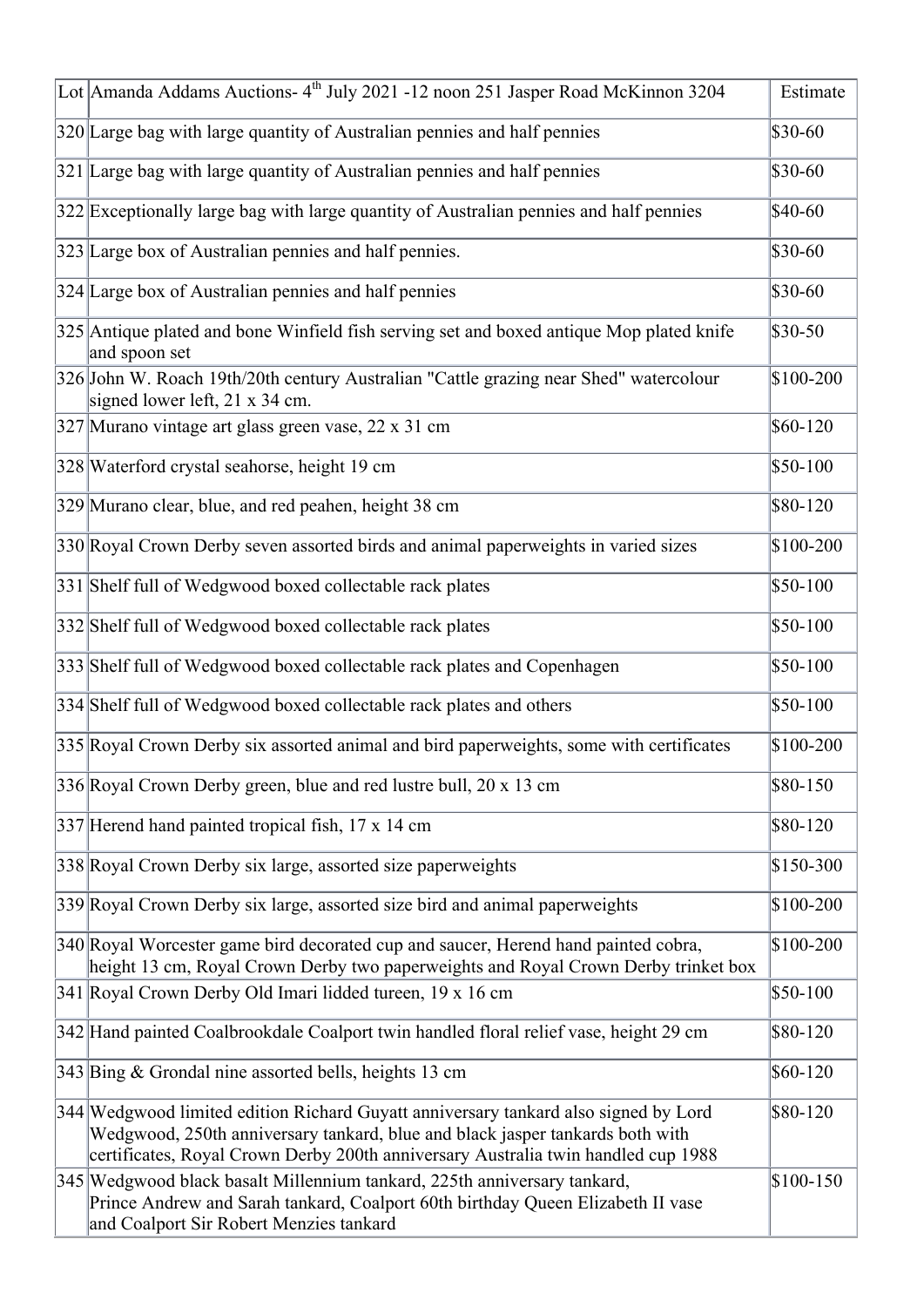| Lot Amanda Addams Auctions-4 <sup>th</sup> July 2021 -12 noon 251 Jasper Road McKinnon 3204                                                                                                  | Estimate           |
|----------------------------------------------------------------------------------------------------------------------------------------------------------------------------------------------|--------------------|
| 346 Retro Danish style custom made wall unit with sliding doors, cocktail section and open<br>display shelves, $175 \times 183$ cm                                                           | \$200-400          |
| 347 Ric Elliot (Australian/British 1933-1995) "Drovers Billy"<br>oil on board signed lower left, signed, titled and dated verso, 25 x 40 cm.                                                 | $$1,200-$<br>1,600 |
| 348 Arthur Hamblin (Australian 1933-) "Days End"<br>mixed media on board signed, titled, and dated 4-73 lower left, 30 x 35 cm                                                               | \$200-400          |
| 349 Art Nouveau mahogany stained armchair with solid seat, copper inlay's throughout,<br>128 x 80 cm                                                                                         | \$200-300          |
| 350 Robert Lovett (Australian 1930-) "Herding the Cattle"<br>oil on board signed lower right, 54 x 82 cm                                                                                     | \$300-600          |
| 351 Patricia Moran (Australian 1944-2017) "Floral Still Life with Vases"<br>oil on canvas signed lower right, 54 x 82 cm                                                                     | $$1,500-$<br>2,500 |
| 352 John W. Roach 19th/20th century Australian "Gum trees & Mountain Vista"<br>watercolour signed lower right, 43 x 59 cm.                                                                   | $$150-250$         |
| 353 John W. Roach 19th/20th century Australian "Gum trees & Mountain Vista"<br>watercolour signed lower right, 27 x 38 cm.                                                                   | \$80-120           |
| 354 John W. Roach 19th/20th century Australian "Country Track"<br>watercolour signed lower left, 28 x 35 cm.                                                                                 | \$80-120           |
| 355 Clifford Dudley Wood (Australian 1905-1980) "The Spit Lake King, Bairnsdale"<br>exhibition number on reverse, signed lower right, signed and titled on reverse with label,<br>34 x 44 cm | \$200-400          |
| 356 John W. Roach 19th/20th century Australian "Paddocks and Farmhouse"<br>watercolour signed lower centre, 27 x 23 cm.                                                                      | \$50-100           |
| 357 John W. Roach 19th/20th century Australian "Country Track"<br>watercolour signed lower right, 30 x 38 cm.                                                                                | $$100-150$         |
| 358 Tall art glass goblet with branch style stem in blue and orange, height 25 cm                                                                                                            | $$60-120$          |
| 359 Art glass flower on circular stand, Japanese minor chip on base, not visible,<br>height 19 cm and Murano art glass pink and clear slab vase, height 30 cm                                | \$40-60            |
| 360 Edwardian mahogany Sheraton revival dome topped mantle clock with<br>fruitwood inlaid case, silvered face, 36 x 24 x 16 cm                                                               | \$100-200          |
| 361 Wedgwood dark blue jasper footed bowl, diameter 22 cm and similar jug, height 16 cm.                                                                                                     | $$50-100$          |
| 362 Royal Worcester Eversham two large circular flan dishes, three lidded varied size tureens<br>and cake stand                                                                              | \$60-120           |
| 363 Full Shelf Wedgwood and others collectable plates.                                                                                                                                       | \$80-120           |
| 364 Full Shelf Wedgwood and others collectable plates.                                                                                                                                       | \$80-120           |
| 365 Full Shelf Wedgwood and others collectable plates.                                                                                                                                       | \$80-120           |
| 366 Full Shelf Wedgwood and others collectable plates.                                                                                                                                       | \$80-120           |
| 367 Retro custom-made timber and metal four shelf open bookcase, 183 x 95 x 27 cm.                                                                                                           | \$100-200          |
| 368 John W. Roach (19th/20th century Australian) "Snow on Mt Hotham"<br>watercolour signed lower right, 36 x 48 cm.                                                                          | $$100-150$         |
| 369 Charles Blackman (Australian 1928-2018) "Messenger"<br>colour etching signed lower right, No 30/50, 12 x 17.5 cm                                                                         | \$300-500          |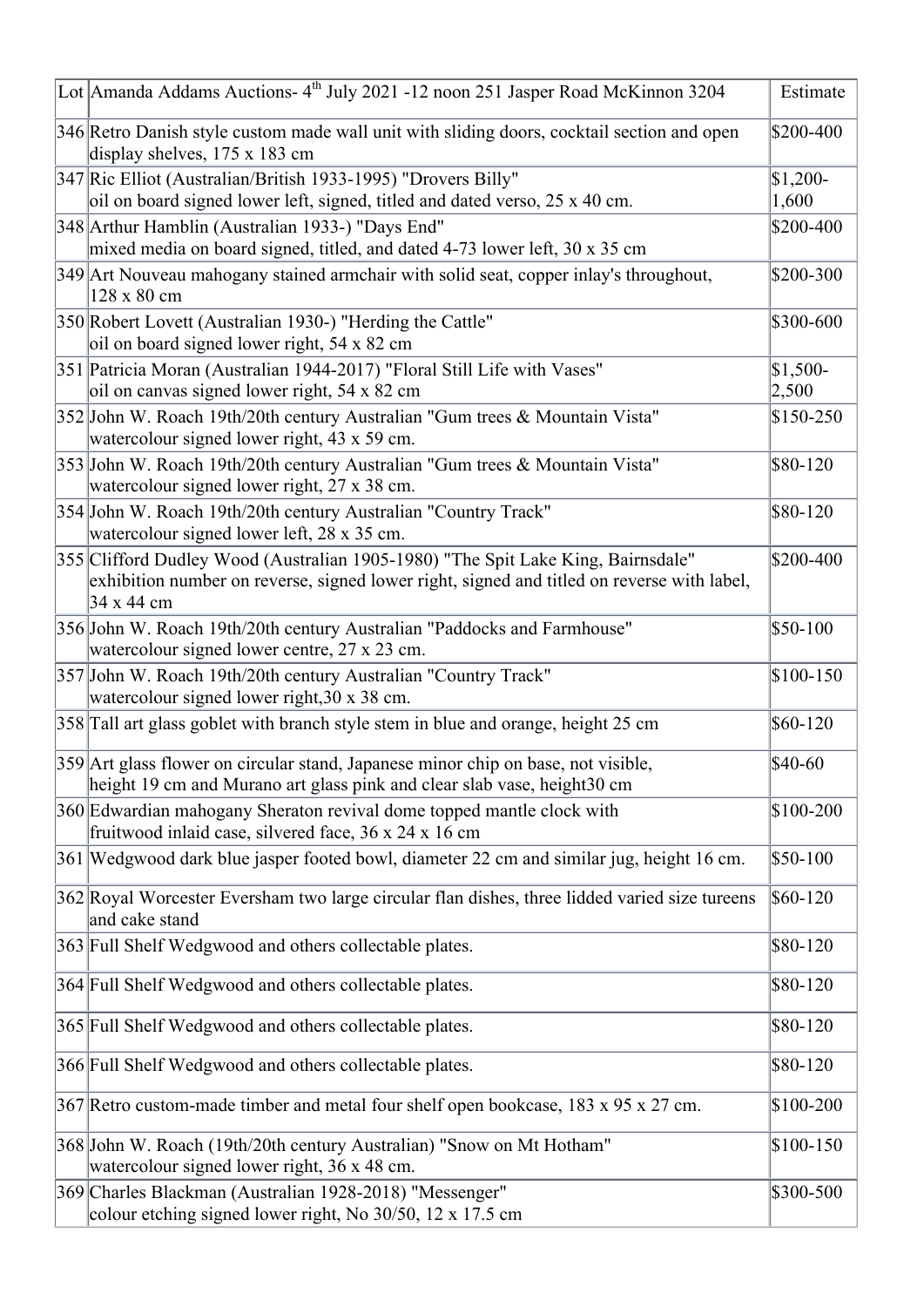| Lot Amanda Addams Auctions-4 <sup>th</sup> July 2021 -12 noon 251 Jasper Road McKinnon 3204                                       | Estimate   |
|-----------------------------------------------------------------------------------------------------------------------------------|------------|
| 370 Victorian style fold over card table with carved scroll apron and column, pedestal brass<br>claw feet, width 90 cm            | \$300-500  |
| 371 G. De Hoffmany European School "Demier Argument"<br>lithograph signed lower right, 194/350 lower left, size 40 x 47 cm        | $$50-100$  |
| 372 Two cut crystal decanters and claret jug with plated lid and handle                                                           | $$50-100$  |
| 373 Murano dolphin lamp base in off white and gilt, height 32 cm                                                                  | $$80-150$  |
| 374 Vintage antique style oak oval shaped side table on stretcher base, width 81 cm                                               | $$50-100$  |
| 375 Persian Naim blue wool rug with medallion, 200 x 120 cm                                                                       | \$100-200  |
| 376 Stunning Murano glass chandelier in opalescent blue and pink, with extra scrolls,<br>floral decorations, complete             | \$300-600  |
| 377 Pair of gilt and marble French style vintage side tables                                                                      | \$80-120   |
| 378 Betty Paterson (Australian 1894-1970) "The New Kitten"<br>mixed media signed lower left, signed, and titled verso, 28 x 20 cm | $$100-200$ |
| 379 After (School of) Fernando Botero "The Dancers" oil on board, label on verso,<br>38 x 28 cm.                                  | \$100-200  |
| 380 John W. Roach (19th/20th century Australian) "Gum trees in river Landscape"<br>watercolour signed lower right, 39 x 46 cm.    | $$100-150$ |
| 381 Pair of ladies and gent's antique mahogany framed armchairs upholstered in black<br>suedette                                  | $$150-250$ |
| 382 Antique style mahogany regulator wall clock, 59 x 31 cm                                                                       | \$80-150   |
| 383 Antique mahogany-stained carved high backed spinning chair, height 103 cm                                                     | $$80-150$  |
| 384 Antique cedar library converting steps/chair of four steps, solid seat                                                        | \$200-300  |
| 385 Wedgwood blue jasper and dark blue two jugs and a tankard                                                                     | \$40-80    |
| 386 Five boxed as new Royal Doulton cups and saucers, limited edition                                                             | $$30-50$   |
| 387 Vintage large cut crystal chandelier decorated with canes and drop crystals,<br>six sconces                                   | \$200-400  |
| 388 Burleigh ware blue and white four platters, sugar bowl, large teacups, demi-tasse cups<br>and saucers                         | $$50-100$  |
| 389 Pullivut France assorted plates, bowls, serving dish and lidded tureen (approx. 36 items)                                     | \$40-80    |
| 390 Wedgwood jasper green jug and four blue jasper tankards                                                                       | $$30-60$   |
| 391 Four Carnival glass Marigold bowls, goblet and vase, in assorted patterns and sizes,<br>$6$ items                             | \$50-80    |
| 392 Carnival glass Marigold three bowls and a vase in assorted patterns.                                                          | $$30-50$   |
| 393 Villeroy & Boch as new wall clock and eight assorted rack plates by Spode<br>Villeroy & Boch etc                              | \$50-80    |
| 394 The Air Force Memorial signed A. Wallace early etching, 27.5 x 18.5 cm                                                        | $$30-50$   |
| 395 Carnival glass Marigold four bowls, two comports, sugar bowl and jug, varied patterns<br>and sizes                            | $$50-100$  |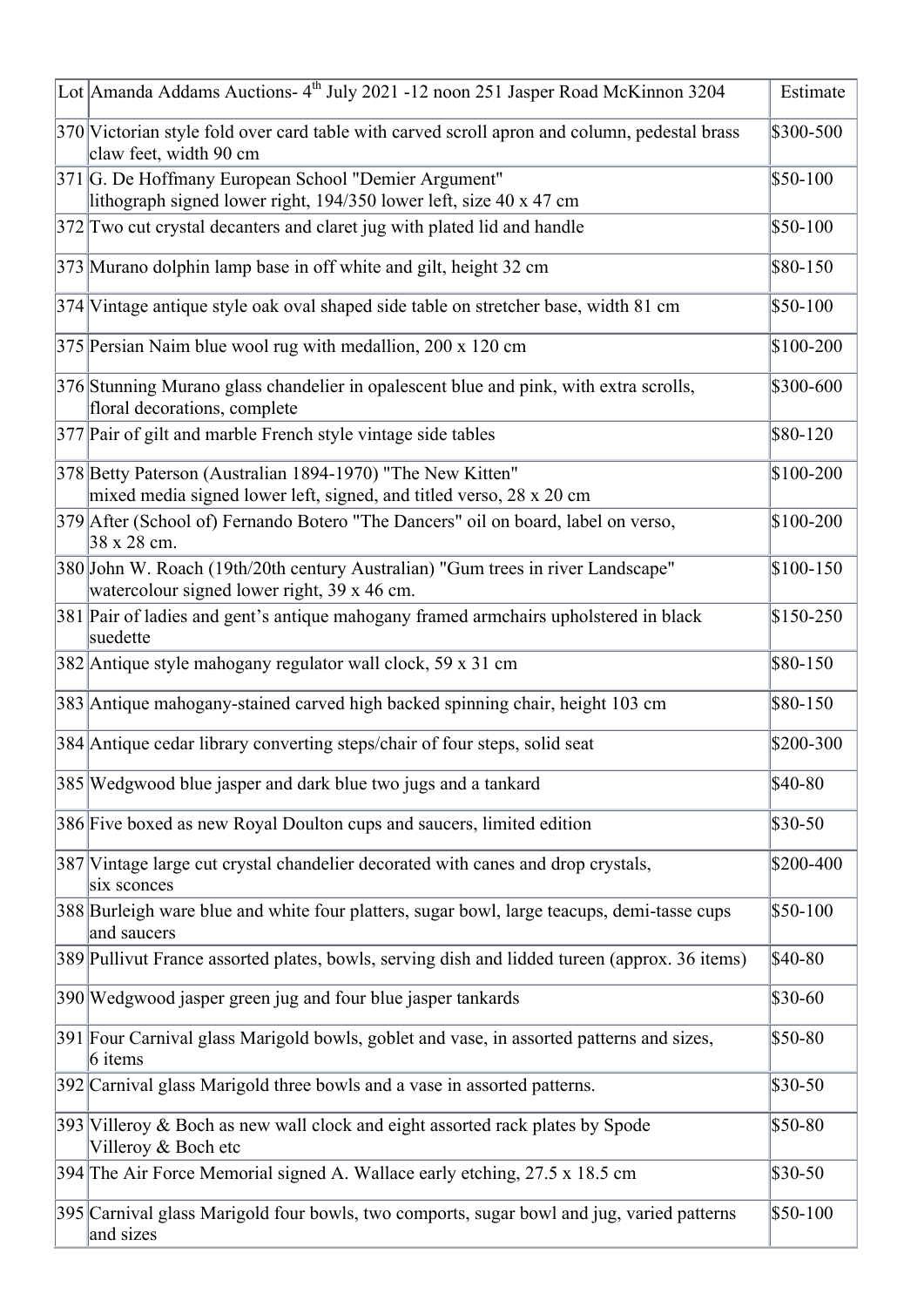| Lot Amanda Addams Auctions-4 <sup>th</sup> July 2021 -12 noon 251 Jasper Road McKinnon 3204                                                                 | Estimate        |
|-------------------------------------------------------------------------------------------------------------------------------------------------------------|-----------------|
| 396 Carnival glass Marigold and dark blue five bowls, varied sizes, and patterns                                                                            | \$50-100        |
| 397 Burleigh ware blue willow pattern dinner set and others                                                                                                 | \$50-100        |
| 398 Adams blue and white clover six place dinner setting                                                                                                    | \$40-80         |
| 399 Australian School "Water Lily" and "Bell Flower" two etchings, both 9/25,<br>signed and dated 75 lower right, 17 x 17 cm                                | $$40-60$        |
| 400 Peter Gibson "The Performers" etching signed and No 1/20 lower right, 9.5 x 9.5 cm                                                                      | \$30-50         |
| 401 Capodimonte Italy Giuseppe Armani signed eagle in flight on a timber plinth, 44 x 44 cm                                                                 | \$100-200       |
| 402 Stamped Budapest hand painted floral relief twin handled vase, minor petal chips,<br>33 x 33 cm                                                         | \$50-100        |
| 403 Antique cedar seven drawer chest of drawers on bun feet with timber knob handles,<br>122 x 112 cm                                                       | \$200-400       |
| 404 John W Roach (19th/20th century Australian) "Camping by the River"<br>watercolour signed lower left, 25 x 37 cm                                         | \$100-200       |
| 405 Doulton Burslem David Dewsberry floral and leaf hand painted vase, circa 1895-1900,<br>height 37 cm                                                     | \$200-300       |
| 406 Japanese Meiji period lidded twin handled censor with figural rooster finial and figural<br>relief side handles, one leg repaired, 34 x 24 cm           | \$50-100        |
| 407 Antique cedar seven drawer chest of drawers on bun feet with timber knob handles,<br>122 x 112 cm                                                       | \$200-400       |
| 408 Antique Imari scalloped edge dish with plated handles, diameter 25 cm                                                                                   | \$50-100        |
| 409 Pair of Victorian opaline glass lustres with clear prisms.                                                                                              | \$100-150       |
| 410 Bavarian Black Forest carved timber rooster and double inkwell stand, 26 x 10 cm                                                                        | \$30-50         |
| $ 411 $ Alabaster and gilt French mantle clock with three domes, four pilasters, 32 x 33 x 12 cm                                                            | \$300-500       |
| $ 412 $ Vintage mahogany-stained writing desk/bureau, fitted interior, pad feet, 115 x 90 cm                                                                | \$100-200       |
| 413 Max Middleton (Australian 1922-2013) "Mountain stream, Kallista" oil on board signed<br>lower right, 40 x 30 cm, provenance Karin Koeppen Cuckoo Olinda | \$800-<br>1,200 |
| 414 20th century Chinese School " Abstract Village Scene" mixed media, 55 x 55 cm                                                                           | \$80-150        |
| 415 20th century Chinese School "Women Cooking" mixed media, 52 x 70 cm                                                                                     | \$80-150        |
| 416 Royal Crown Derby bird and animal paperweights in mixed sizes, total 10                                                                                 | \$120-180       |
| 417 Royal Crown Derby figures, bird and animal paperweights in mixed sizes, total 8                                                                         | \$100-150       |
| 418 Royal Crown Derby bird and animal paperweights in mixed sizes, total 7                                                                                  | \$100-150       |
| $ 419 $ Wedgwood, Royal Copenhagen, Bing & Grondal etc boxed thimbles                                                                                       | \$50-100        |
| 420 Italian Art Deco blue and gilt jug/vase, height 42 cm                                                                                                   | \$30-60         |
| 421 Royal Winton Grimwade's lustre lamp base with shade, fish decorated blue body to base,<br>height 30 cm                                                  | \$60-120        |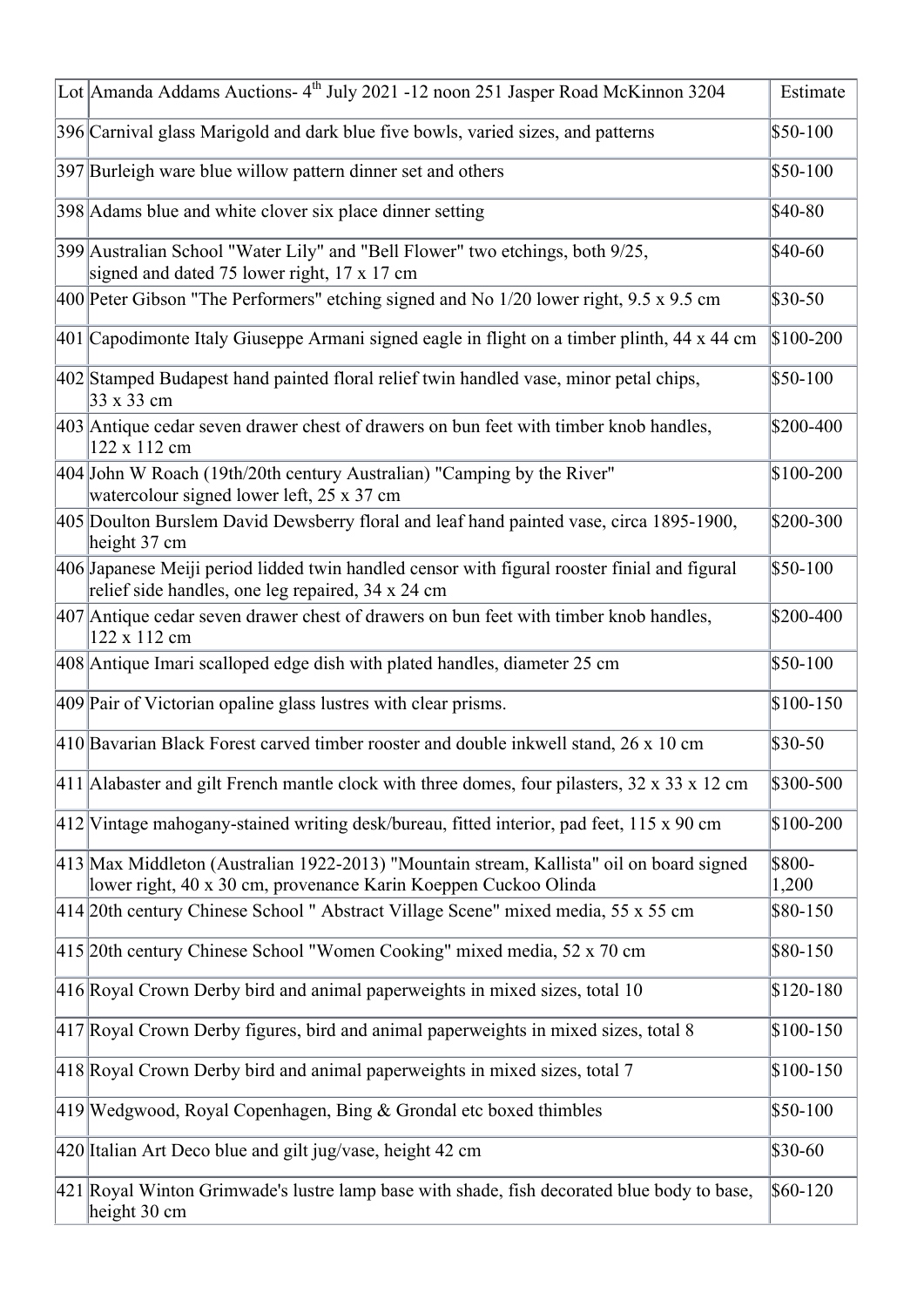| Lot Amanda Addams Auctions- 4 <sup>th</sup> July 2021 -12 noon 251 Jasper Road McKinnon 3204                                                                                                                 | Estimate           |
|--------------------------------------------------------------------------------------------------------------------------------------------------------------------------------------------------------------|--------------------|
| 422 Dartington crystal Prince of Wales and Diana goblet, Wedgwood jasper cameo glass<br>goblet Prince of Wales and Diana and Denby twin handled Prince of Wales and Diana<br>loving cup                      | \$50-100           |
| 423 Royal Crown Derby bird and animal paperweights in varied sizes, total 17                                                                                                                                 | \$150-250          |
| 424 Royal Crown Derby and Royal Worcester huge collection (Whole shelf)<br>of collector's dishes and plates, approximately 17 items                                                                          | \$100-200          |
| 425 Retro probably Rosando table with lamp and shade.                                                                                                                                                        | \$150-200          |
| 426 Lee Newman (USA 1952-) "Blue Zone II" mono print, No 42 signed lower right,<br>55.5 x 43 cm                                                                                                              | \$400-600          |
| 427 Antique walnut fruitwood and ivory inlaid hall chair                                                                                                                                                     | $$50-100$          |
| 428 Pair of antique carved walnut salon chairs and similar table with tapestry top insert under<br>glass.                                                                                                    | $$100-150$         |
| 429 Leo King 20th century Australian School "Nude" oil on board signed and dated<br>61 lower left, 82 x 60 cm                                                                                                | $$100-150$         |
| 430 Vintage chrome and glass designer floor lamp, height 165 cm                                                                                                                                              | $$100-150$         |
| 431 Framed figural cards                                                                                                                                                                                     | \$50-80            |
| 432 Japanese Meiji period signed ivory Okimono of fisherman and son with stork,<br>height $35.5 \text{ cm}$                                                                                                  | \$3,000-<br>4,000  |
| 433 Rare pair of antique Chinese signed coloured and painted ivory<br>emperor and empress figures, both signed, both on raised plinth bases,<br>provenance Aingers Auctions 2014 Special Sale, height 41 cm. | \$5,000-<br>6,500  |
| 434 Ushabti carved limestone 26th dynasty figure with later box frame, height 17 cm,<br>provenance B C Galleries Armadale 2020, private collection Bentleigh.                                                | $$1,200-$<br>1,800 |
| 435 Gilt bronze leaping elk on a black marble base, 35 x 38 cm                                                                                                                                               | \$150-300          |
| 436 John Olsen (Australia 1928-) Untitled hand painted ceramic platter signed and dated on<br>base Olsen/03, diameter 47.5 cm,                                                                               | $$4,000-$<br>5,000 |
| 437 Signed Naomi hand painted "Girl and Flowers" terracotta tile, 46 x 41 cm                                                                                                                                 | \$80-150           |
| 438 Royal Crown Derby bird and animal paperweights in large mixed sizes, total 6                                                                                                                             | $$100-200$         |
| 439 Late Qing dynasty Chinese carved jade tortoiseshell, 20 x 17 cm                                                                                                                                          | $$1,200-$<br>1,800 |
| 440 Royal Crown Derby bird and animal paperweights in mixed sizes, total 6                                                                                                                                   | \$100-200          |
| 441 Wedgwood blue jasper bicentennial of Australia 1788-1988 limited edition bowl, No<br>$ 43/50$ , 20 x 10 cm, with certificate.                                                                            | \$100-300          |
| 442 Royal Copenhagen Denmark blue foliate lidded vase, height 30 cm                                                                                                                                          | \$150-200          |
| 443 Jade carved lotus with birds on a carved rosewood stand, 24 x 28 cm, jade section<br>19 x 20 cm.                                                                                                         | \$750-900          |
| 444 Burleigh ware Churchill/Roosevelt twin handled cream cup "Champion of Democracy,<br>17 x 26 cm                                                                                                           | \$100-200          |
| 445 Tibetan gilt bronze 18th century lama, provenance The Russel Zeeng collection,<br>height 17 cm                                                                                                           | $$4,500-$<br>5,500 |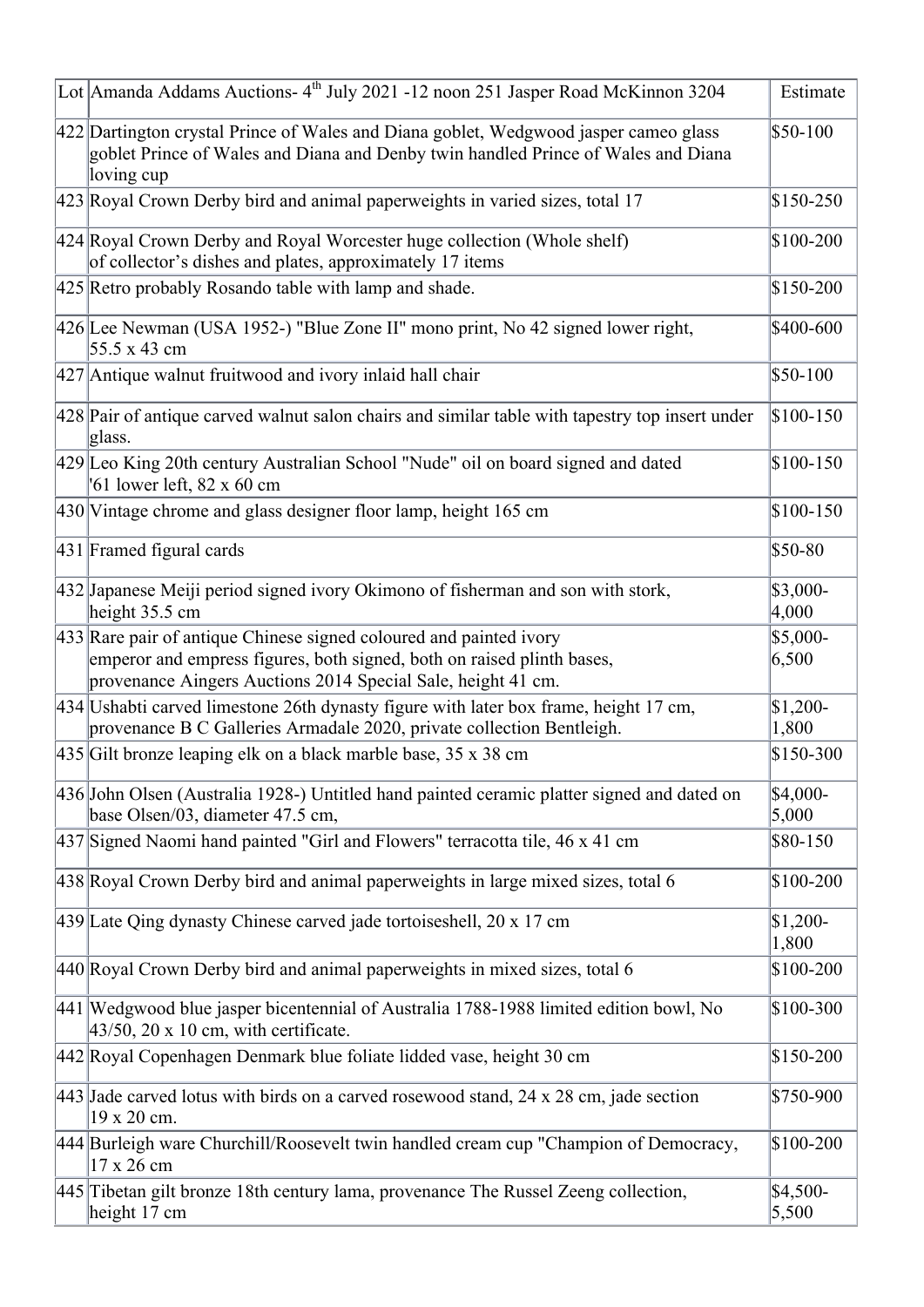| Lot Amanda Addams Auctions-4 <sup>th</sup> July 2021 -12 noon 251 Jasper Road McKinnon 3204                                                                                                                                                                          | Estimate           |
|----------------------------------------------------------------------------------------------------------------------------------------------------------------------------------------------------------------------------------------------------------------------|--------------------|
| 446 Doulton Lambeth embossed Slaters stone pair of jugs, circa 1900, heights 18 cm                                                                                                                                                                                   | \$50-80            |
| 447 Japanese Satsuma Taisho period peahen and blossom bowl, signed with Mon mark on<br>base, 18 x 7 cm                                                                                                                                                               | \$50-100           |
| 448 Signed E. Scarnicci Firenze bronze and marble sculpture of two hands, 25 x 12 cm                                                                                                                                                                                 |                    |
| 449 Greco Roman terracotta of the Goddess Isis-Aphrodite, 300 to 30 BC with certificate from $$2,000$ -<br>B C Galleries will be supplied, custom made stand, total height 32 cm.                                                                                    | 3,000              |
| 450 Chinese signed blue coloured Qing period vase, height 20 cm                                                                                                                                                                                                      | \$200-300          |
| 451 Chinese carved antique rhinoceros' horn, carved profusely in high relief with sages<br>amongst garden pavilions and pine trees, fitted with a carved timber stand, height 29 cm,<br>weight 645.5 grams, provenance Bonhams estimated lot 295, at \$30,000-35,000 | \$7,000-<br>9,000  |
| $452$ Ming period blue and white Chinese bowl, minor rim chip, $7 \times 16$ cm                                                                                                                                                                                      | \$400-800          |
| 453 Qing dynasty Chinese blue and white painted bowls, 15.5 x 6 cm, one with hairline,<br>one with rim chip                                                                                                                                                          | \$250-350          |
| 454 Royal Crown Derby bird and animal paperweights in large mixed sizes, total 5                                                                                                                                                                                     | \$100-200          |
| 455 Royal Crown Derby bird and animal paperweights in mixed sizes, total 5                                                                                                                                                                                           | \$150-300          |
| 456 Royal Crown Derby Old Imari large jug, height 27 cm                                                                                                                                                                                                              | \$100-200          |
| 457 Vintage antique style blackwood pedestal, height 97 cm                                                                                                                                                                                                           | \$80-150           |
| 458 F. Masini Florence Italy alabaster and marble signed "Lady with Bonnet"<br>bust, $40 \times 32 \times 16$ cm                                                                                                                                                     | \$500-<br>1,000    |
| 459 Roger Kemp (Australian 1908-1987) "Concept" 1972,<br>artists proof etching signed lower right, 50.5 x 30 cm                                                                                                                                                      | \$300-600          |
| 460 P. De Chabot "Steppe" lithograph signed lower right, 91/99, 36 x 47 cm                                                                                                                                                                                           | \$50-150           |
| 461 Majolica twin handled with gargoyles to handles signed German 19th century moon<br>shaped flask, profuse cherub, foliate and leaf decorated body and scroll base, 31 x 29 cm                                                                                     | \$300-500          |
| 462 Royal Doulton "Booths Old Willow" pair of candlesticks, heights 8 cm and<br>Caverswall hand painted floral vase, height 12 cm                                                                                                                                    | \$30-60            |
| 463 Royal Crown Derby Posies pair of vases, heights 17 cm and Coalport hand decorated<br>Camellia House, height 14 cm                                                                                                                                                | \$40-80            |
| 464 Antique Indian silver 950 footed comport with twin handles, profuse elephant and lion<br>decorated band, 20 x 15 cm, weight 327 grams                                                                                                                            | \$400-600          |
| 465 Antique 950 Indian silver footed bowl with profuse cameos of animals throughout the<br>body, scalloped foliate edges on top, globular shapes with fully decorated base, 18 x 13<br>cm, weight 332 grams,                                                         | \$500-700          |
| 466 Sterling silver hallmarked London brush, Birmingham serviette ring,<br>London sugar tongs, Birmingham butter knife and spoon                                                                                                                                     | \$50-80            |
| 467 Longines Chronograph automatic watch with silver case, black face, red leather band,<br>No 3321, working, in box.                                                                                                                                                | $$1,650-$<br>1,950 |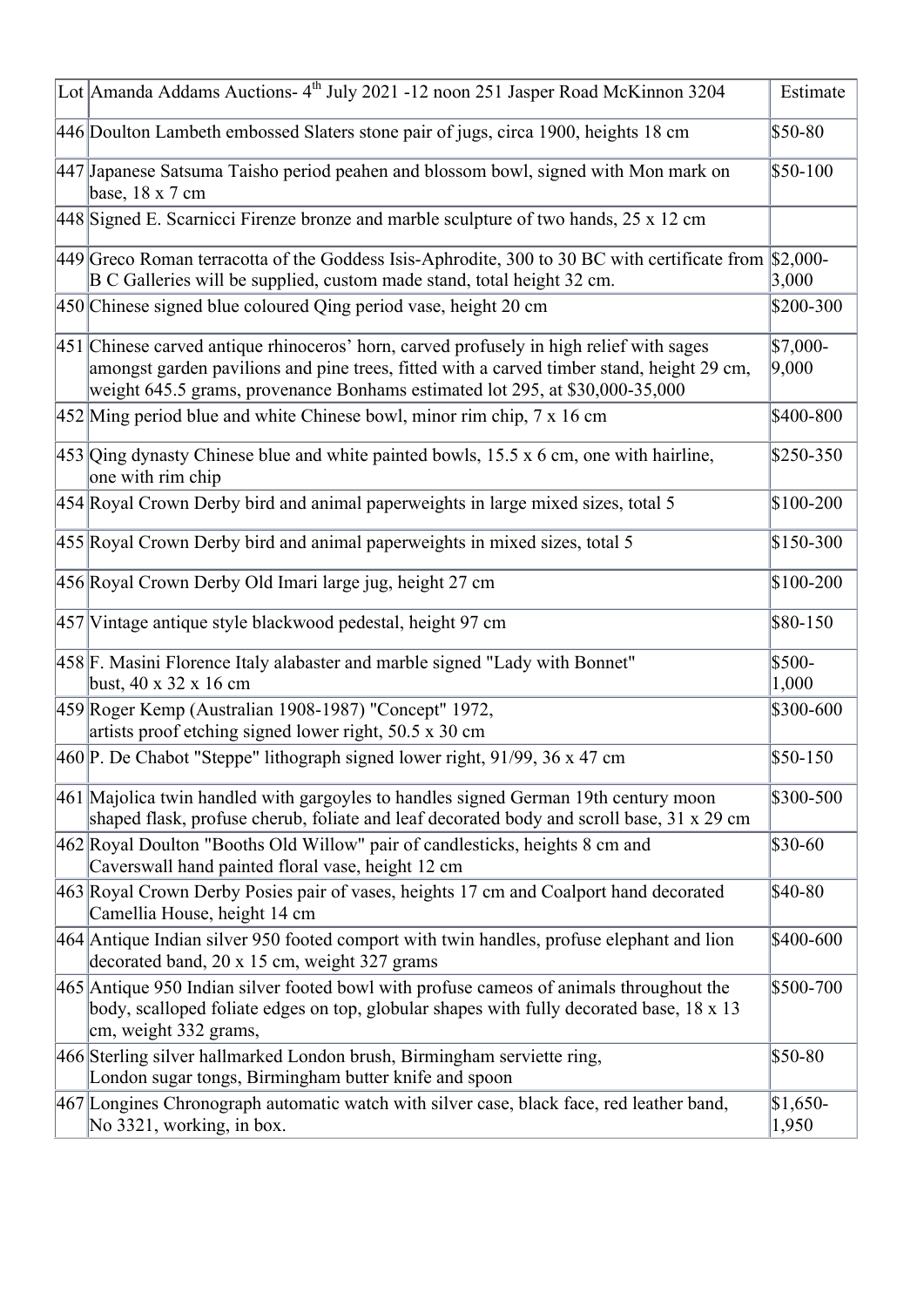| Lot Amanda Addams Auctions-4 <sup>th</sup> July 2021 -12 noon 251 Jasper Road McKinnon 3204                                                                                                                                                                                                                                                                                                                                                                                                                                                                                    | Estimate            |
|--------------------------------------------------------------------------------------------------------------------------------------------------------------------------------------------------------------------------------------------------------------------------------------------------------------------------------------------------------------------------------------------------------------------------------------------------------------------------------------------------------------------------------------------------------------------------------|---------------------|
| 468 Handmade 18 ct gold and palladium, diamond and tourmaline ring, centre brilliant cut<br>diamond, 0.30 ct Vs clarity, colour G/H, two round brilliant cut diamonds, 0.18 ct each<br>Vs clarity, colour G/H, four shield cut diamonds, three baguette cut diamonds and one<br>pearl cut tourmaline, total combined weight 2.50 ct, yellow brown colour, total ring<br>weight 12.70 grams, signed by the designer/maker, insurance value by Jewellery<br>Valuation Australia for \$6,950.                                                                                     | $$1,500-$<br>2,000  |
| 469 Handmade 18 ct white and yellow gold and centre diamond, princess cut, weight 0.75<br>grams, VS clarity, colour F/G, thirty- two round brilliant cut diamonds surrounding centre<br>stone, total combined weight 0.40 ct, SI/PI clarity, colour G/H, total weight 9.59 grams,<br>ring size N, insurance value by Jewellery Valuations Australia for \$9,800                                                                                                                                                                                                                | $$2,000-$<br> 2,500 |
| 470 Gold plated silver hair clip/ornament with red stones, length 12 cm                                                                                                                                                                                                                                                                                                                                                                                                                                                                                                        | \$30-60             |
| 471 Emerald and diamond radiant cluster ring featuring centre emerald cut natural emerald,<br>surrounded by 12 diamonds in channel set of two rows, stamped 18K & XRF X ray<br>fluorescent tested as rhodium plated 18 ct gold (75.34 %, 6.63 % silver, 0.57 rhodium,<br>4.13% zinc, 4.57 % nickel and 14.76% copper, colour H-J, clarity VS-SI for 16 x 2.00=<br>0.48 CT combined weight, 16 x 2.9 mm=1.44 ct. colour H-K, clarity VS-SI, ring size N<br>1/2, total combined weight 8.79 grams,, insurance value \$31,300 dated 23-03-2021 by<br>Australian Jewellery Valuers | \$10,000-<br>12,000 |
| $ 472 18$ ct yellow gold and diamond engagement/dress ring featuring one round brilliant cut<br>diamond, approximately 1.00 ct in weight, colour F/G, clarity S12, total approximate<br>combined weight 8.4 grams.                                                                                                                                                                                                                                                                                                                                                             | $$2,000-$<br>3,000  |
| $ 473 $ Antique lady's gilt metal fob watch, Af                                                                                                                                                                                                                                                                                                                                                                                                                                                                                                                                | \$30-50             |
| $ 474 $ Antique lady's gold-plated fob watch                                                                                                                                                                                                                                                                                                                                                                                                                                                                                                                                   | \$80-120            |
| 475 Antique ladies Alissa Incabloc fob watch, 14 kt gold, total approximate weight 11 grams                                                                                                                                                                                                                                                                                                                                                                                                                                                                                    | \$100-200           |
| 476 Antique lady's gilt metal fob watch with enamel floral back, 14 kt gold,<br>total approximate weight 20 grams                                                                                                                                                                                                                                                                                                                                                                                                                                                              | \$200-400           |
| 477 Antique gent's gilt silver fob watch Pilsen Francoise, made in France                                                                                                                                                                                                                                                                                                                                                                                                                                                                                                      | \$100-200           |
| 478 Anker 14 kt gold lady's gilt metal fob watch with chain,<br>total approximate weight 20 grams                                                                                                                                                                                                                                                                                                                                                                                                                                                                              | \$200-300           |
| 479 Antique sterling silver cased Waltham gents fob watch, Af                                                                                                                                                                                                                                                                                                                                                                                                                                                                                                                  | \$60-80             |
| 480 Antique French silver fob watch with outer case                                                                                                                                                                                                                                                                                                                                                                                                                                                                                                                            | \$150-250           |
| 481 Saxonia 800 silver fob watch, unusually decorated face, checkerboard front and back                                                                                                                                                                                                                                                                                                                                                                                                                                                                                        | \$150-250           |
| 482 Antique gent's gold fob watch missing pin, gold not tested, weight 56 grams                                                                                                                                                                                                                                                                                                                                                                                                                                                                                                | \$300-500           |
| 483 Antique Longines 585 kt gold fob watch, interior "Grand Prize Paris 1900",<br>total weight 59 grams approximately.                                                                                                                                                                                                                                                                                                                                                                                                                                                         | \$300-600           |
| 484 Antique silver cased ladies fob watch                                                                                                                                                                                                                                                                                                                                                                                                                                                                                                                                      | \$80-120            |
| 485 Antique silver cased gents fob watch with chain, requires repair                                                                                                                                                                                                                                                                                                                                                                                                                                                                                                           | \$100-200           |
| 486 Doxa gold cased gents fob watch, working, gold not tested, total weight 25 grams<br>approximately                                                                                                                                                                                                                                                                                                                                                                                                                                                                          | \$100-300           |
| 487 Boxed new Christofle egg shaped silvered paperweight, 84 European (Russian)<br>four assorted kiddush cups                                                                                                                                                                                                                                                                                                                                                                                                                                                                  | \$100-200           |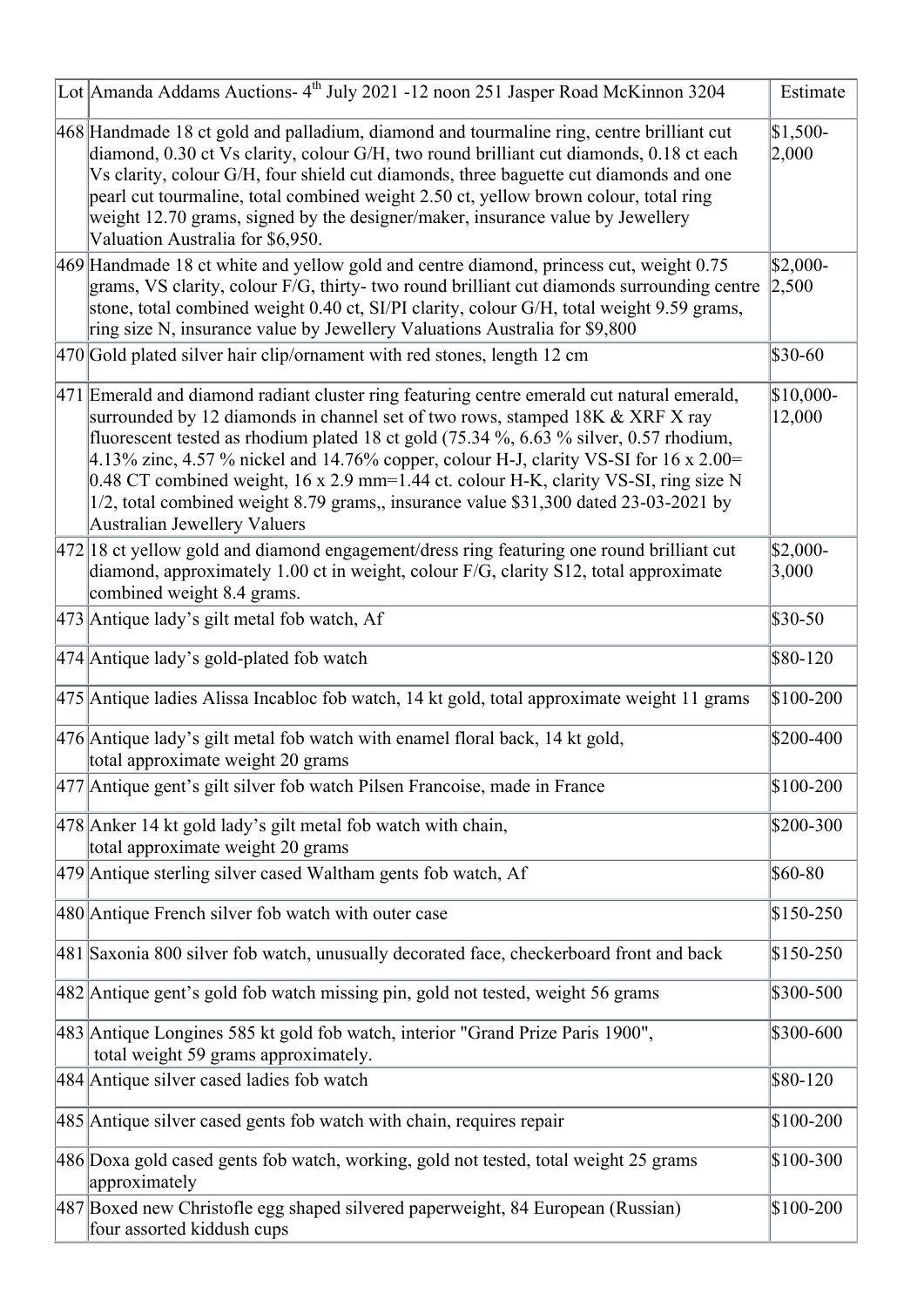| Lot Amanda Addams Auctions- 4 <sup>th</sup> July 2021 -12 noon 251 Jasper Road McKinnon 3204                                                                                                                                                                                                                                                                                              | Estimate           |
|-------------------------------------------------------------------------------------------------------------------------------------------------------------------------------------------------------------------------------------------------------------------------------------------------------------------------------------------------------------------------------------------|--------------------|
| 488 Swarovski crystal boxed mini pram, Wedgwood gilt cameo in box, Royal Copenhagen<br>ceramic and gilt pendant, antique jasper cameo in frame.                                                                                                                                                                                                                                           | $$50-100$          |
| 489 Chinese limited-edition presentation boxed Jinan China presentation medallion.                                                                                                                                                                                                                                                                                                        | \$50-150           |
| 490 Bvlgari gold and silver pendant with leather and silver chain,<br>pendant diameter 4.5 cm, in box.                                                                                                                                                                                                                                                                                    | $$2,000-$<br>3,000 |
| $ 491 $ A case with assorted gemstones includes white opal, ruby, solid and triplex opals,<br>wholesale over \$2,000                                                                                                                                                                                                                                                                      | $$1,000-$<br>1,500 |
| 492 Ten Unc Australian \$20 notes Fraser/Cole, minor centre crease.                                                                                                                                                                                                                                                                                                                       | \$300-400          |
| $493$ Australian near Unc banknotes 4x \$5 consecutive numbers Johnson/Fraser, \$5 x 4<br>Fraser/Higgins and \$10 x 2 Fraser/Higgins, minor centre fold                                                                                                                                                                                                                                   | \$90-150           |
| 494 Royal Doulton Festive Home four place dinner set plus vase, jug and two mugs                                                                                                                                                                                                                                                                                                          | \$50-100           |
| 495 Six Zoureff style orange upholstered chairs and extension table, circa 1965.                                                                                                                                                                                                                                                                                                          | \$300-500          |
| 496 Iran red ground hand woven wool rug, 401 x 166 cm                                                                                                                                                                                                                                                                                                                                     | \$200-400          |
| 497 19th century European School "The Ill Father"<br>oil on canvas signed lower right, 55 x 65 cm                                                                                                                                                                                                                                                                                         | \$400-600          |
| 498 Wedgwood jasper oval plaques boxed Princess Margaret 427/100,<br>Winston Churchill 251/100, Josiah Wedgwood 48/1000, all signed on reverse by<br>Lord Wedgwood, 11.5 x 8 cm each.                                                                                                                                                                                                     | \$60-120           |
| 499 Wedgwood Sydney 2000 Olympics limited edition The Grecian Collection four plates,<br>diameters 20 cm, all boxed                                                                                                                                                                                                                                                                       | \$40-80            |
| 500 Capodimonte figural ceramic lidded vase, height 34 cm                                                                                                                                                                                                                                                                                                                                 | \$40-60            |
| 501 Mary Gregory clear glass antique jug decorated with a figure, height 20 cm                                                                                                                                                                                                                                                                                                            | \$40-60            |
| 502 Burleigh ware blue and white bird and foliate decorated vase, height 27 cm                                                                                                                                                                                                                                                                                                            | \$30-60            |
| 503 Kaiser ivory glazed retro vase, Nippon hand painted 1920's vase, heights 19 and 20 cm                                                                                                                                                                                                                                                                                                 | \$30-60            |
| 504 Wedgwood dark grey jasper framed Sydney Olympics 2000 plaque plus blue jasper<br>Sidney Olympics framed plaque, 28 x 36 cm, and 20 x 26 cm                                                                                                                                                                                                                                            | \$100-200          |
| 505 Kingston pottery six assorted large character jugs, average height 18 cm                                                                                                                                                                                                                                                                                                              | $$60-120$          |
| 506 Kingston pottery six assorted large character jugs, average height 18 cm. one with rim<br>chip                                                                                                                                                                                                                                                                                        | \$50-100           |
| 507 Royal Crown Derby, Masons, Royal Doulton, Knowles, Royal Worcester,<br>10 assorted quality collectors' plates                                                                                                                                                                                                                                                                         | $$50-100$          |
| 508 Official 2016 Une coin collection Anzac Afghanistan in large package                                                                                                                                                                                                                                                                                                                  | \$40-80            |
| 509 Shelf of books includes The Bird by Jules Michelet 1883, Tourist Guide 19th Century,<br>The Insect by Michelet 1875, Irving's Poems volume 1 and 2 1834, Melba 1967, Stone<br>Age Island Maslyn Williamson 1964, St. Helena Story, Dame Melba books 1960 first<br>edition, Amongst The Stars Agnes Giberme 1910, Moores Poetical Works 1857,<br>English Goldsmith Marks, and Wedgwood | $$50-100$          |
| 510 Shelf of books includes The War in the Air, two volumes reprint, All That Swagger,<br>Miles Franklin 1936, Lord Arthur Savilles Crime, Orson Welles 1954, Wedgwood books,<br>Royal Doulton Figures etc                                                                                                                                                                                | \$40-80            |